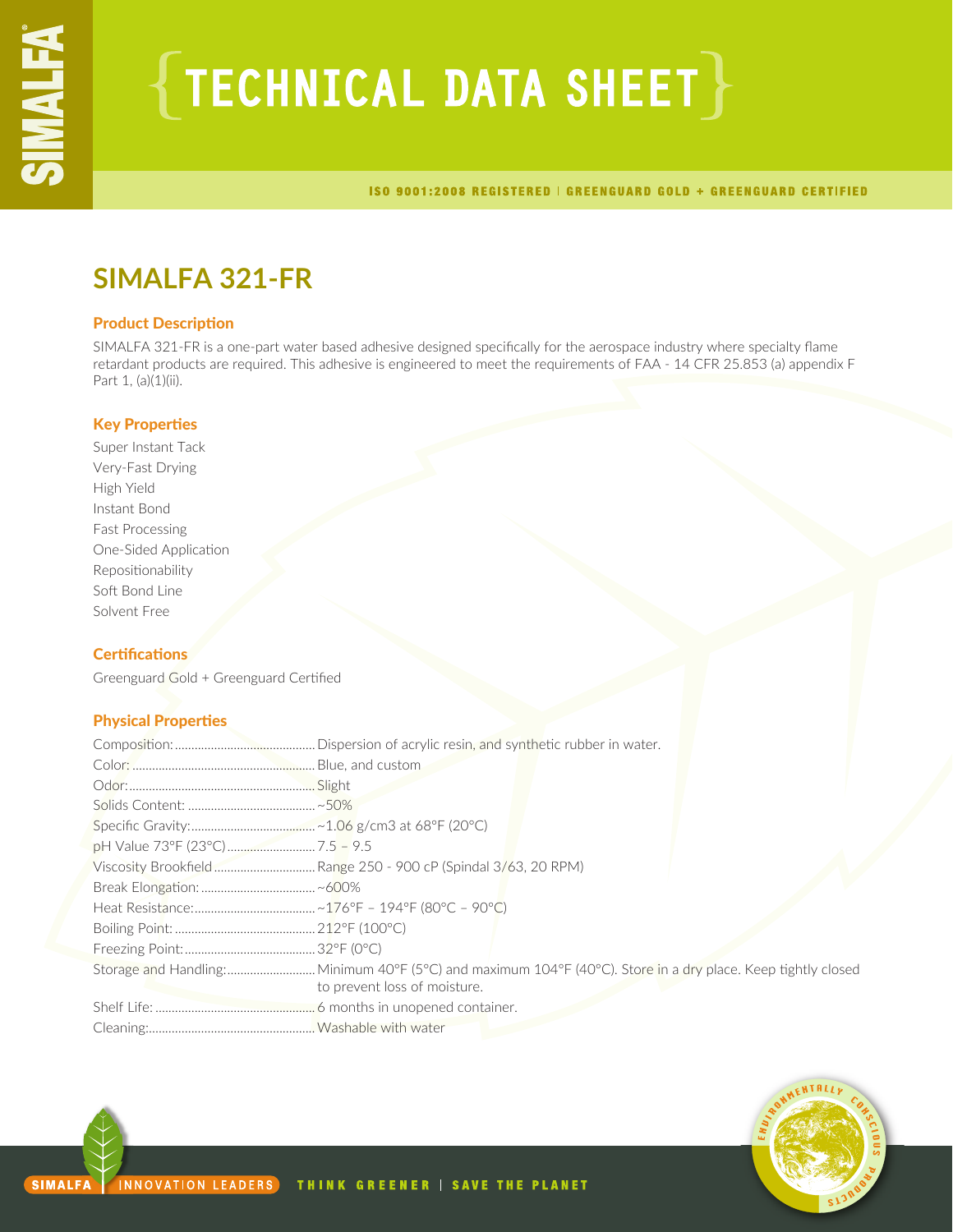# Available Container Sizes

Simalfa is available in 5, 110, and 250 gallon containers (20, 440, and 1000 kg containers). For additional container size information, visit the web at: www.simalfa.com/Techinfo/Container.htm

# Surface Preparation

Surfaces must be clean, dry and dust free. Any petroleum based product such as oil or grease can prevent suitable bonding.

# Application

Never agitate or mix before using. Simalfa can be applied to both surfaces with a spray gun. However, in many instances, single sided application is the preferred method. Hold the spray gun between 6"- 12" (15cm - 25cm) from the surface and be sure to overlap the pattern slightly with each pass to ensure uniform coverage.

# **Coverage**

Coverage will vary depending on the porosity of substrates and strength of adhesive bond desired. Typical users will cover up to 1000 square feet per gallon. In all cases, user evaluation will be required to determine the optimum coverage levels for their application.

# Assembly and Bonding Time

Simalfa bonds immediately after spraying. Users can reposition the substrates, to maximize the quality of their product, without re-spraying. Pressure may be applied via manual or mechanical methods to enhance the initial bond. In addition, the user can place the substrates together immediately or up to 15 minutes after spraying if required by their production process. After 15 minutes the adhesive may dry and the final adhesion can suffer, or a pseudo-adhesion could take place.

The final bond is achieved once the residual water has evaporated. Although water evaporation happens quickly, it is recommended users wait 24 hours before performing any final bond testing.

# Application Method and Equipment

SIMALFA is best dispensed via our patented Free Flowing gravity delivery system and applied with our high volume low-pressure (HVLP) spray guns. Other spray gun manufacturers may also have suitable application equipment. To find out if your spray gun works with Simalfa, just contact us, we can help.

We can supply all the necessary design, engineering and equipment to properly install and use SIMALFA.

| Application Methods:  Manual spray, Automatic spray, Roll, or Brush                                                |
|--------------------------------------------------------------------------------------------------------------------|
|                                                                                                                    |
|                                                                                                                    |
| Method of Dispensing:  Free Flowing System (Patent#: 5868319) or pressure container.<br>Pumping is not recommended |
| colored metals such as aluminum, steel, brass, etc.                                                                |
| DO NOT SUBMERGE SPRAY GUN IN WATER                                                                                 |

# **Cleanup**

In some cases wet adhesive may be removed with water. Dry adhesive cannot be removed from porous substrates such as foams or fabrics. It is recommended that users prevent adhesive from getting on surfaces where it's not wanted.

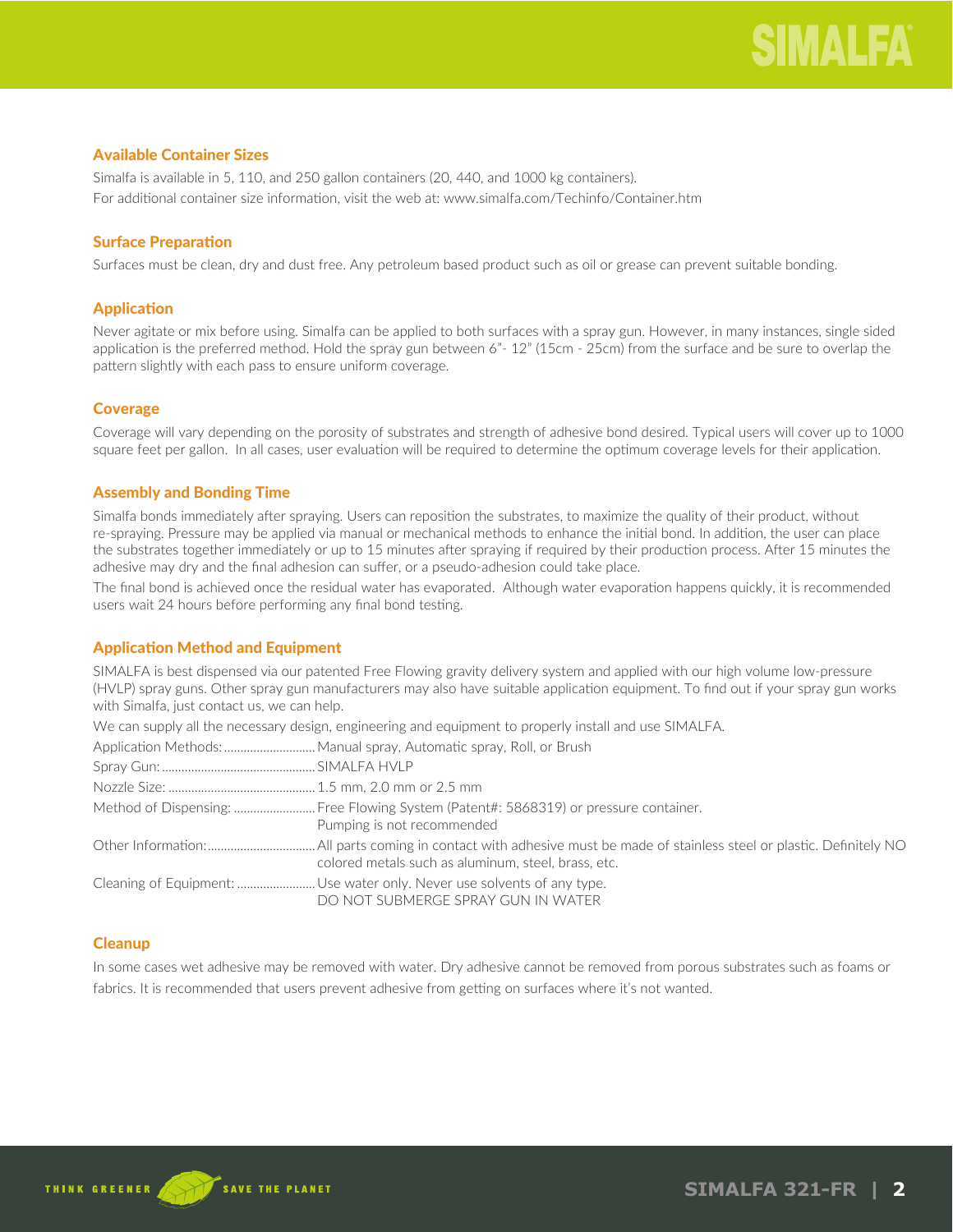# Precautionary Information

Please refer to the Safety Data Sheet and Product Label for Health and Safety Information before using Simalfa.

# For Additional Information

To request further information visit our website at WWW.SIMALFA.COM, contact us via telephone at (973)423-9266, or mail us at SIMALFA, 15 Lincoln Street, Hawthorne NJ 07506 USA. To arrange an on-site demonstration please contact us at (973)423-9266 immediately.

# Important Notice

This information is accurate to the best of Alfa Adhesives, Inc.'s knowledge, or obtained from sources believed by Alfa Adhesives, Inc. to be accurate. Because many factors may affect processing or application/use, we recommend that you make tests to determine the suitability of this product for your particular purpose prior to use. No warranties of any kind, either expressed or implied, including warranties of merchantability or fitness for a particular purpose, are made regarding products described or designs, data or information set forth, or that the products, designs, data or information may be used without infringing the intellectual property rights of others. In no case shall the descriptions, information, data or designs provided be considered a part of our terms and conditions of sale. Further, you expressly understand and agree that the descriptions, designs, data, and information furnished by Alfa Adhesives, Inc. hereunder are given gratis and Alfa Adhesives, Inc. assumes no obligation or liability for the description, designs, data and information given or results obtained, all such being given and accepted at your risk.

# TDS Prepared by:

Alfa Adhesives, Inc. 15 Lincoln Street Hawthorne, NJ 07506 USA Tel: 973.423.9266 Fax: 973.423.9264

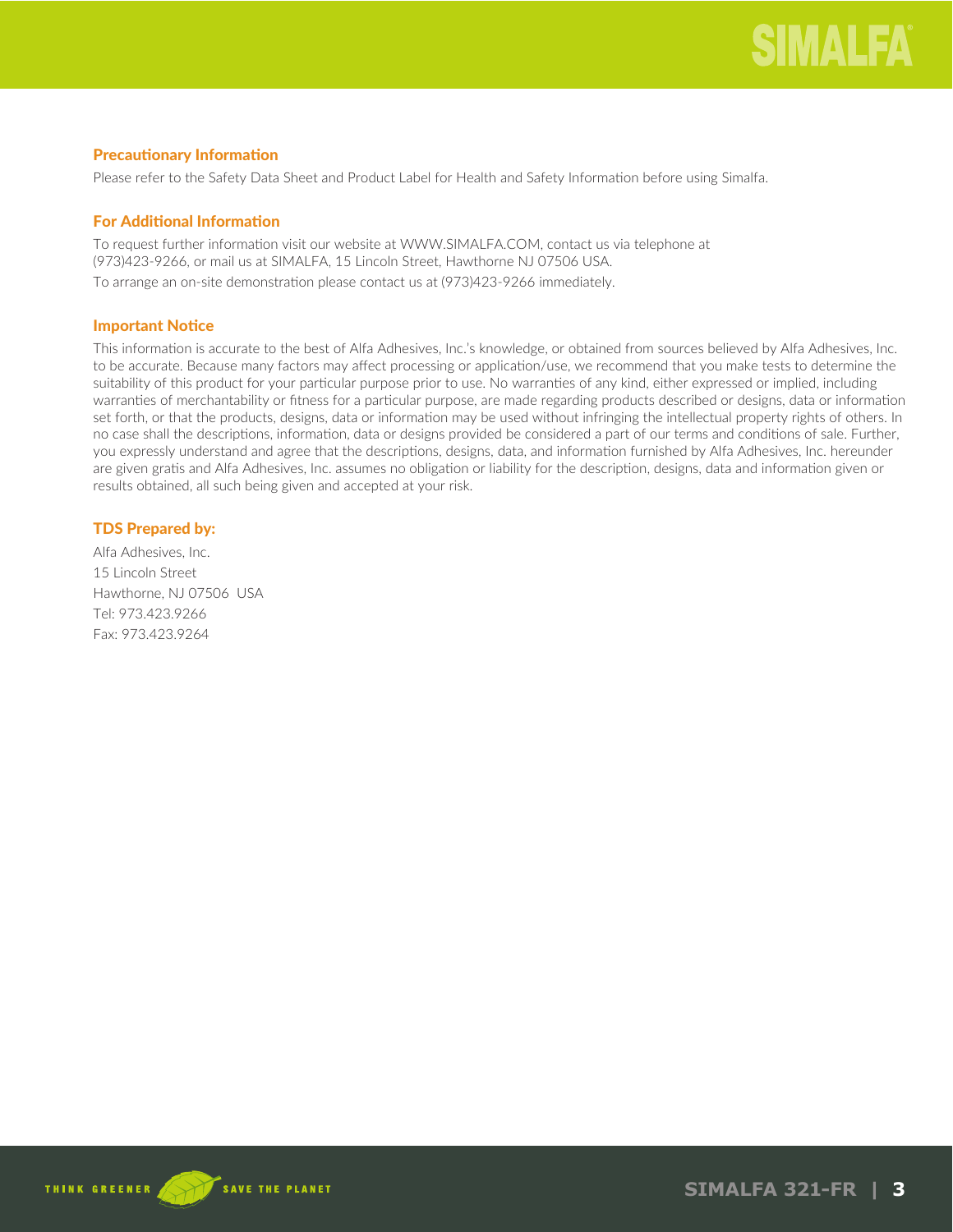# $\{SAFFITY$  DATA SHEET $\}$

ISO 9001:2008 REGISTERED | GREENGUARD GOLD + GREENGUARD CERTIFIED

# **SIMALFA 321-FR**

# SECTION 1: Identification

| Product Code Number:321-FR                             |                                                                 |
|--------------------------------------------------------|-----------------------------------------------------------------|
|                                                        |                                                                 |
|                                                        | construction.                                                   |
| Recommended restrictions: Uses other than those above. |                                                                 |
| Manufacturer Information:                              |                                                                 |
|                                                        |                                                                 |
|                                                        |                                                                 |
| Company telephone: 1.973.423.9266                      |                                                                 |
|                                                        |                                                                 |
|                                                        | Company contact name:Darren Gilmore, darren.gilmore@simalfa.com |
| Emergency phone number: 1.973.423.9266                 |                                                                 |

# SECTION 2: Hazard(s) identification

# Classification of the chemical in accordance with paragraph (d) of §1910.1200:

|                                       | (Not adopted under OSHA GHS §1910.1200)                                        |  |
|---------------------------------------|--------------------------------------------------------------------------------|--|
|                                       |                                                                                |  |
|                                       | GHS hazard statement(s):H412 Harmful to aquatic life with long lasting effects |  |
| GHS Hazard symbol(s): Not applicable. |                                                                                |  |
| GHS Precautionary statement(s):       |                                                                                |  |
|                                       |                                                                                |  |
|                                       |                                                                                |  |
|                                       |                                                                                |  |
|                                       | regional, international regulations.                                           |  |



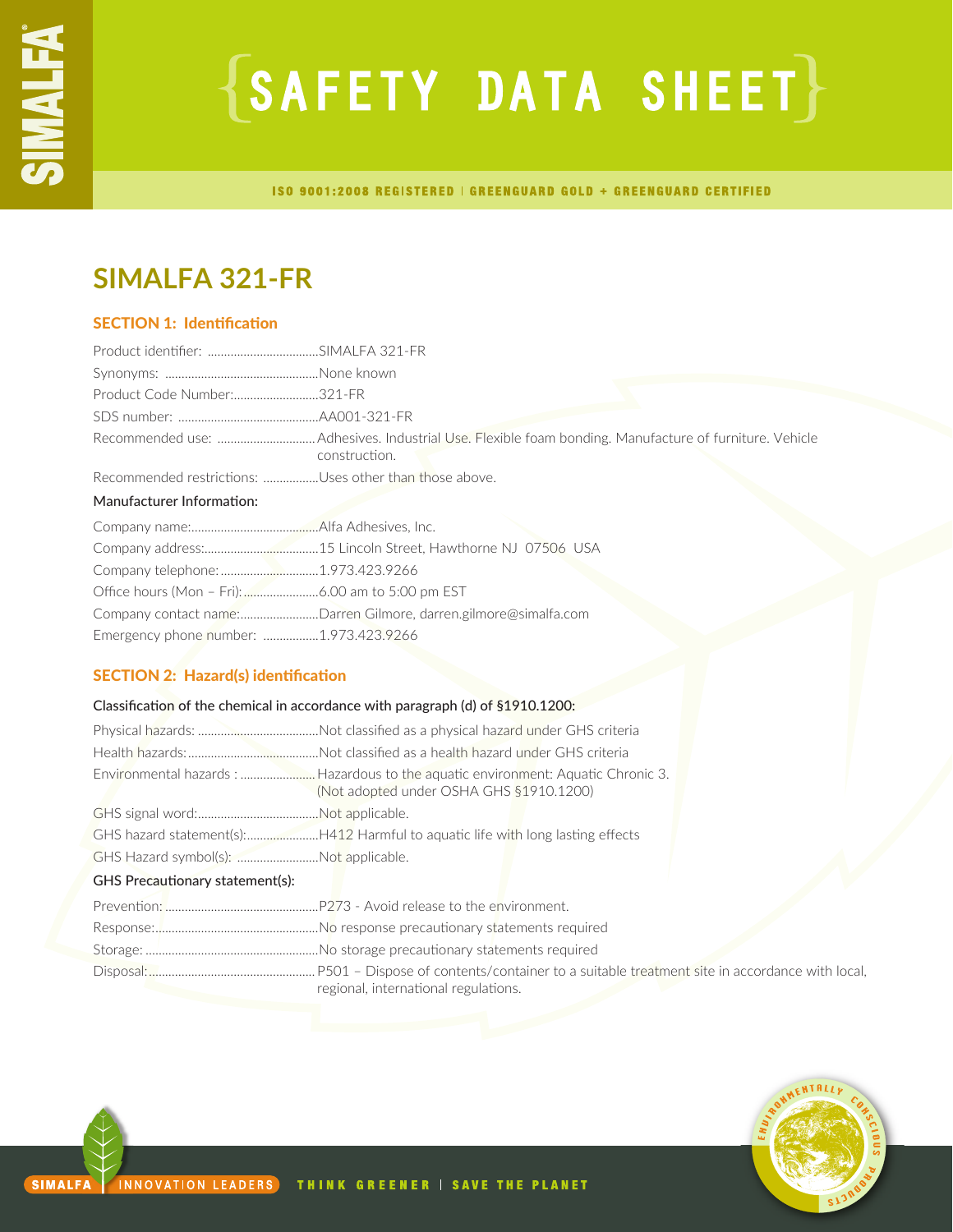# Hazard(s) not otherwise Classified (HNOC):

Avoid inhalations of spray mists and/or spray vapors.

# Ingredient(s) of unknown acute toxicity:

Not applicable.

# SECTION 3: Composition/information on ingredients

# Mixture:

Acrylate / CR (polychloroprenes, Chloroprene rubber).

| Chemical Name      | CAS#      | <b>Concentration (weight %)</b> |
|--------------------|-----------|---------------------------------|
| LZinc Oxide        | 1314-13-2 | ${<}1\%$                        |
| Antimony Pentoxide | 1314-60-9 | $2.9 - 4.1 \%$                  |

Note: The balance of the ingredients are not classified as hazardous, or are below the classification threshold under the criteria of the Federal OSHA Hazard Communication Standard 29 CFR 1910.1200.

# SECTION 4: First-aid measures

#### Description of necessary measures:

#### Inhalation:

Remove to fresh air. In case of irritation of the respiratory tract seek medical advice.

# Skin contact:

After contact with skin, wash immediately with soap and water. In case of skin irritation, seek medical treatment.

# Eye contact:

If product gets into the eye, keep eyelid open and rinse immediately with large quantities of water, for at least 5 minutes. Subsequently consult an ophthalmologist.

# Ingestion:

Contact a physician/medical advice immediately.

#### Most important symptoms/effects, acute and delayed:

None currently known.

#### Indication of immediate medical attention and special treatment needed:

If any symptoms are observed, contact a physician and give them this SDS sheet.

# SECTION 5: Fire-fighting measures

#### Suitable extinguishing media:

Water. Foam. Dry extinguishing powder.

#### Unsuitable extinguishing media:

None known.

# Specific hazards:

Product is not combustible. In case of fire and/or explosion do not breathe fumes. Combustion products – Irritating gases and vapors. Special protective equipment and precautions for fire-fighters: Full protective clothing and NIOSH-approved self-contained breathing apparatus should be worn. Use water to cool exposed containers.

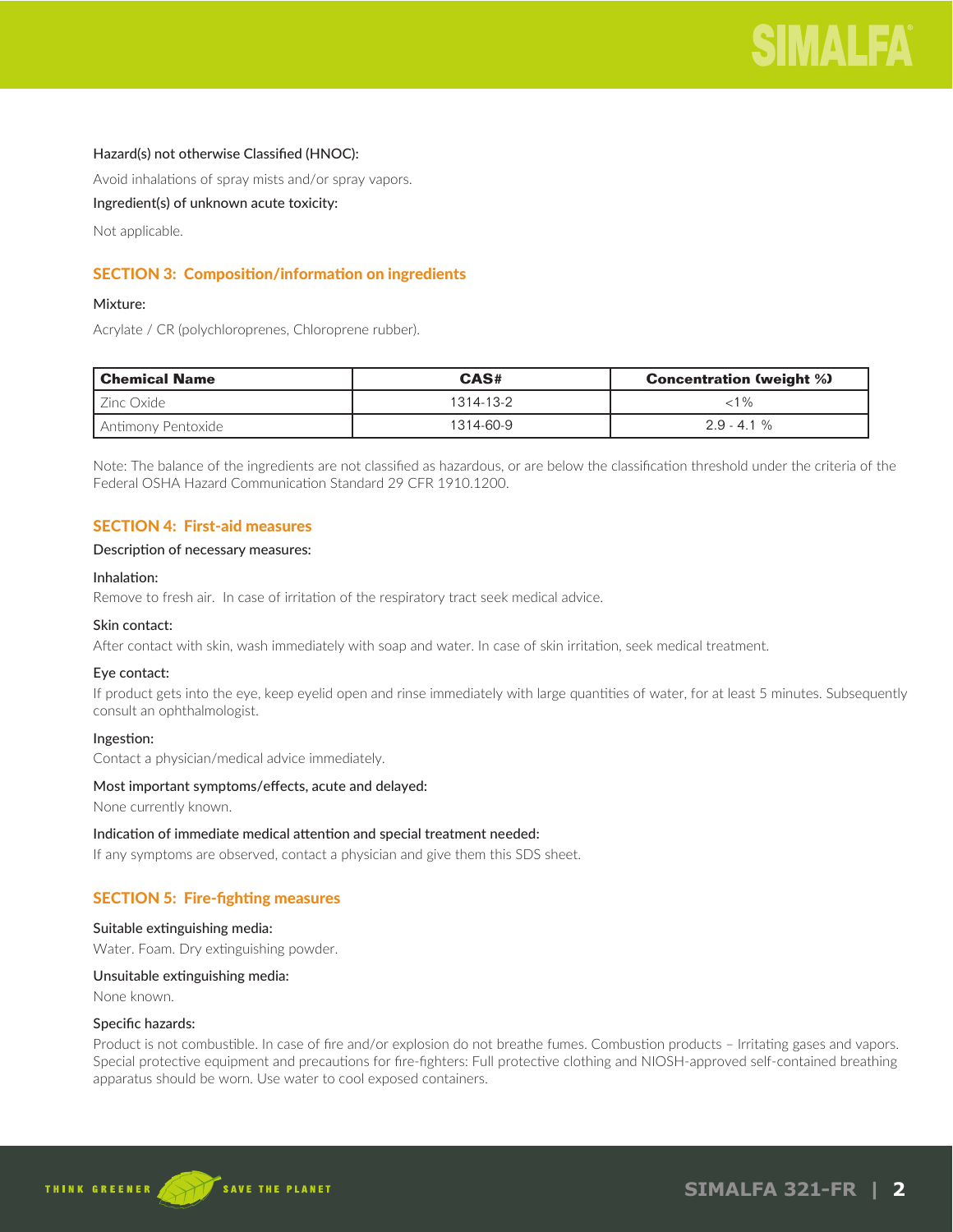# SECTION 6: Accidental release measures

#### Personal precautions, protective equipment and emergency procedures:

Wear appropriate protective equipment, such as gloves, goggles and protective clothing, as conditions warrant (see Section 8). See Sections 2 and 7 for additional information on hazards and precautionary measures. Change contaminated clothing.

#### Environmental Precautions:

Stop spill/release if it can be done safely. Do not empty into drains or the aquatic environment. Cover drains.

# Methods and material for containment and cleaning up:

Remove mechanically, placing in appropriate containers for disposal. Absorb with liquid-binding material (e.g. sand, diatomaceous earth, acid- or universal binding agents). Clear contaminated area thoroughly. Retain contaminated washing water and dispose. Dispose of in accordance with all local, state, and federal regulations.

# SECTION 7: Handling and storage

#### Precautions for safe handling:

The necessary precautions for handling chemicals should be followed. If suction of the immediate vicinity is impossible or insufficient, adequate airing of the working place must be ensured. Use good personal hygiene practices and wear appropriate personal protective equipment (see section 8).

#### Conditions for safe storage, including any incompatibles:

Store only in original container. Keep container tightly closed. The adhesive is sensitive to frost! Temperatures below 0°C will destroy the adhesive!

#### Storage conditions:

Store between 5°C to and 40°C

# Shelf life:

6 months in unopened container.

# SECTION 8: Exposure controls/personal protection

#### Control Parameters:

# Occupational exposure limits:

Does not contain substances above concentration limits fixing an occupational exposure limit.

| US OSHA HAZARDOUS COMPONENTS (29 CFR 1910.1200):                 |                  |                   |
|------------------------------------------------------------------|------------------|-------------------|
| Permissible Exposure Limits                                      |                  |                   |
| Substance                                                        | PEL-TWA (8 hour) | PEL-STEL (15 min) |
| I Zinc Oxide                                                     | 5 mg/m $3$       | No data available |
| Antimony Pentoxide<br>No data available<br>0.5 mg/m <sup>3</sup> |                  |                   |

| US ACGIH Threshold Limit Values                                    |                    |                     |
|--------------------------------------------------------------------|--------------------|---------------------|
| l Substance                                                        | TLV-TWA (8 hour)   | TLV-STEL (15 min)   |
| LZinc Oxide                                                        | $2 \text{ mg/m}^3$ | $10 \text{ mg/m}^3$ |
| Antimony Pentoxide<br>$0.5$ mg/m <sup>3</sup><br>No data available |                    |                     |

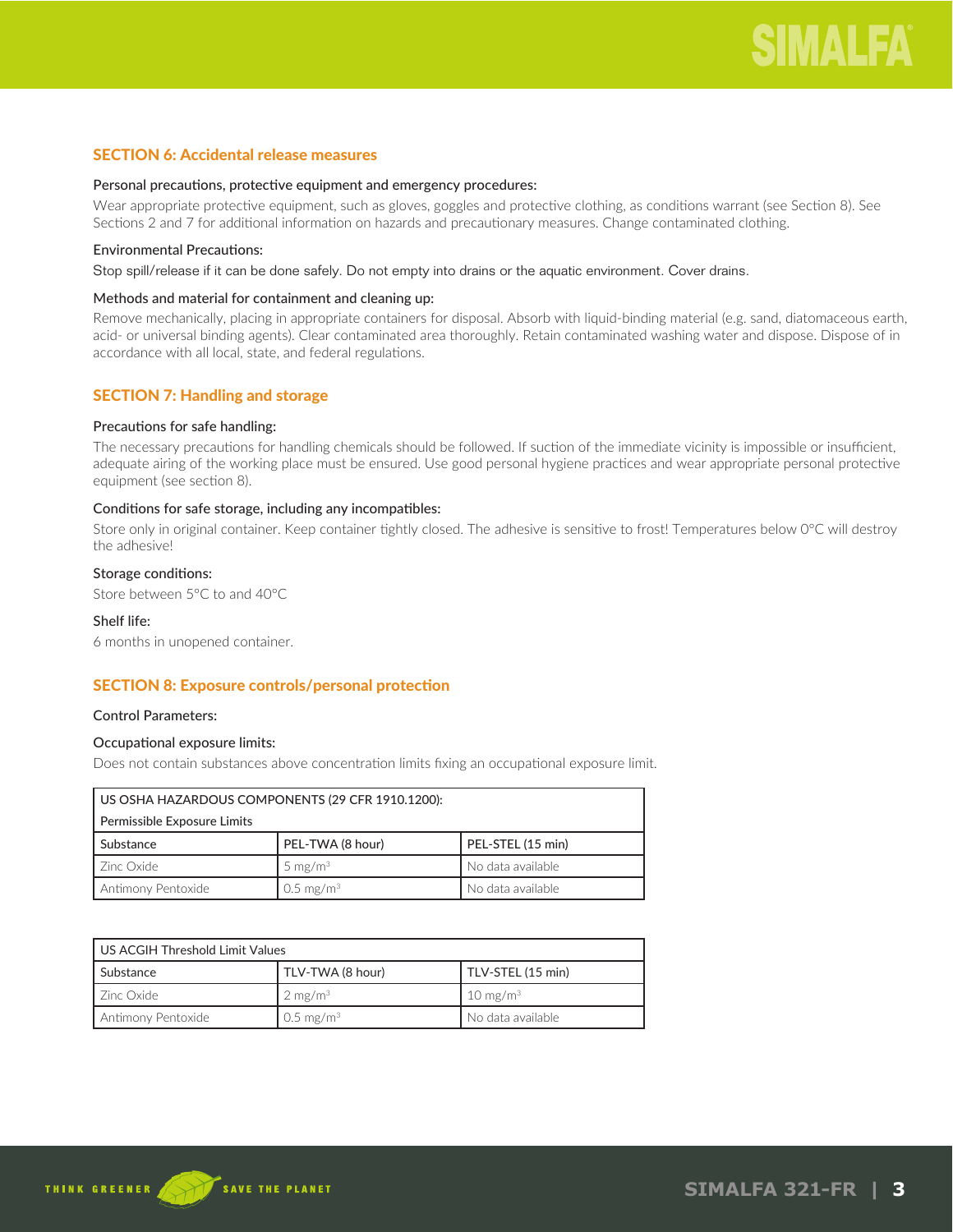

| NIOSH Exposure Limits |                      |                     |
|-----------------------|----------------------|---------------------|
| Substance             | <b>TWA</b>           | <b>STFI</b>         |
| l Zinc Oxide I        | 5 mg/m $3$           | $10 \text{ mg/m}^3$ |
| Antimony Pentoxide    | $0.5 \text{ mg/m}^3$ | No data available   |

# Appropriate engineering controls:

General room ventilation should be adequate. See also Section 7.

#### Individual protection measures, such as personal protective equipment:

#### Eye/face protection:

Use suitable safety glasses. Eye protection should be compliant with OSHA regulations.

# Skin and hand protection:

Use appropriate gloves. Gloves must be inspected prior to use. Use proper glove removal technique (without touching glove's outer surface) to avoid skin contact with this product. Dispose of contaminated gloves after use in accordance with applicable laws and good laboratory practices. Wash and dry hands.

### Respiratory protection:

Avoid inhalations of spray mists and/or spray vapors. Work in well ventilated areas, where risk assessment shows air-purifying respirators are appropriate, use type N95 (US) or type P2 (EN 143) respirator. Use respirators and components tested and approved under appropriate government standards such as NIOSH (US) or CEN (EU).

# Other:

Other protective clothing may be required depending on degree of exposure.

# Thermal hazards:

No data available.

# SECTION 9: Physical and chemical properties

#### Appearance

| Melting point/freezing point: Not applicable |  |
|----------------------------------------------|--|
|                                              |  |
|                                              |  |
|                                              |  |
|                                              |  |
|                                              |  |

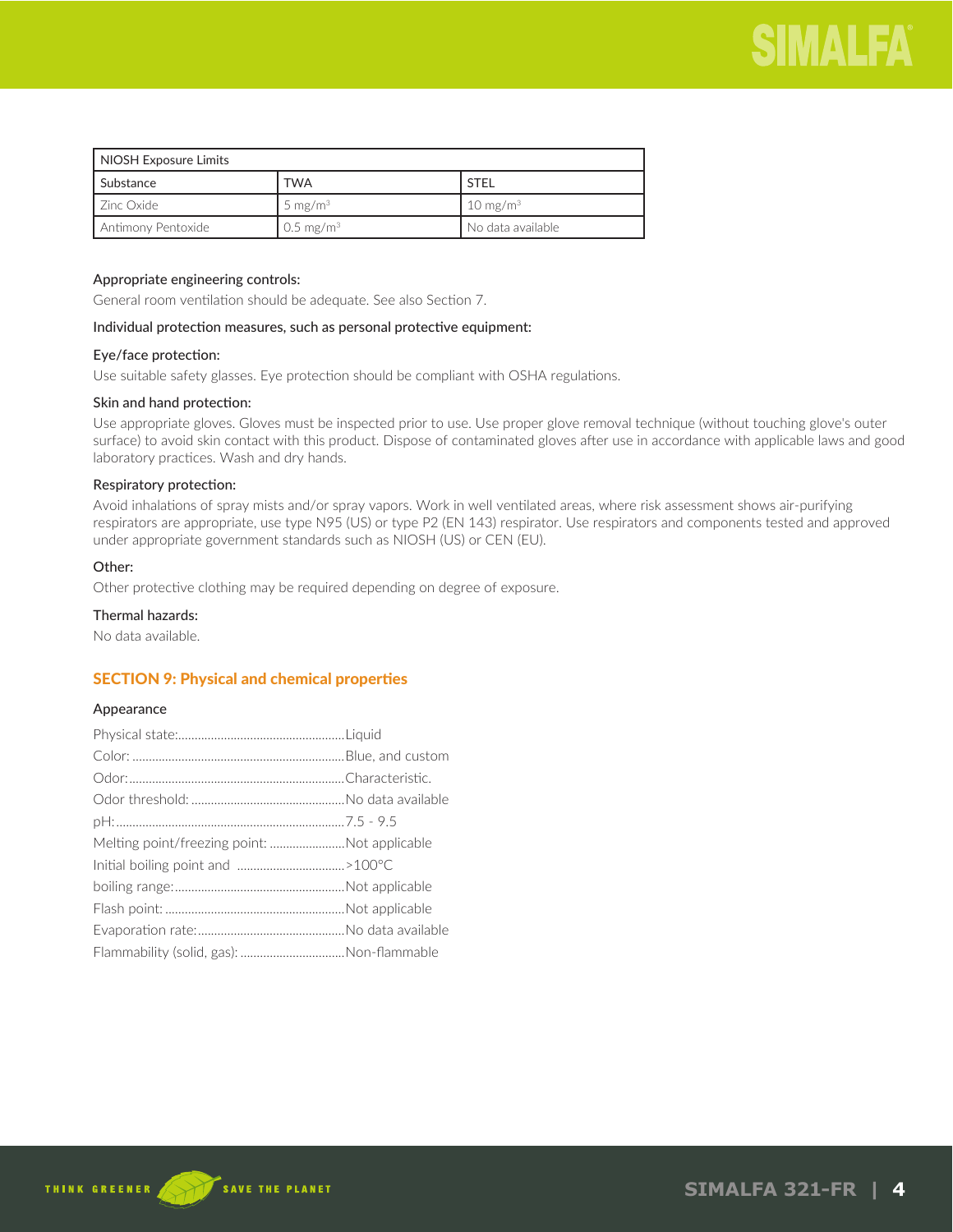# Upper/lower flammability or explosive limits

| Flammability limit - lower %):Not applicable              |  |
|-----------------------------------------------------------|--|
| Flammability limit - upper (%): Not applicable            |  |
| Explosive limit - lower (%): Not applicable               |  |
| Explosive limit - upper (%):Not applicable                |  |
|                                                           |  |
|                                                           |  |
|                                                           |  |
|                                                           |  |
| Partition coefficient (n-octanol/water):No data available |  |
|                                                           |  |
| Decomposition temperature: No data available              |  |
|                                                           |  |
| Other information:                                        |  |

| ~ 54% |
|-------|

# SECTION 10: Stability and reactivity

| Possibility of hazardous reactions: Not known. |                                                                                                       |
|------------------------------------------------|-------------------------------------------------------------------------------------------------------|
|                                                |                                                                                                       |
|                                                |                                                                                                       |
|                                                | Hazardous decomposition: Thermal decomposition can lead to the escape of irritating gases and vapors. |

# SECTION 11: Toxicological information

# Information on likely routes of exposure:

# Symptoms related to the physical, chemical, and toxicological characteristics: None expected.

# Delayed and immediate effects and chronic effects from short or long-term exposure: None expected.

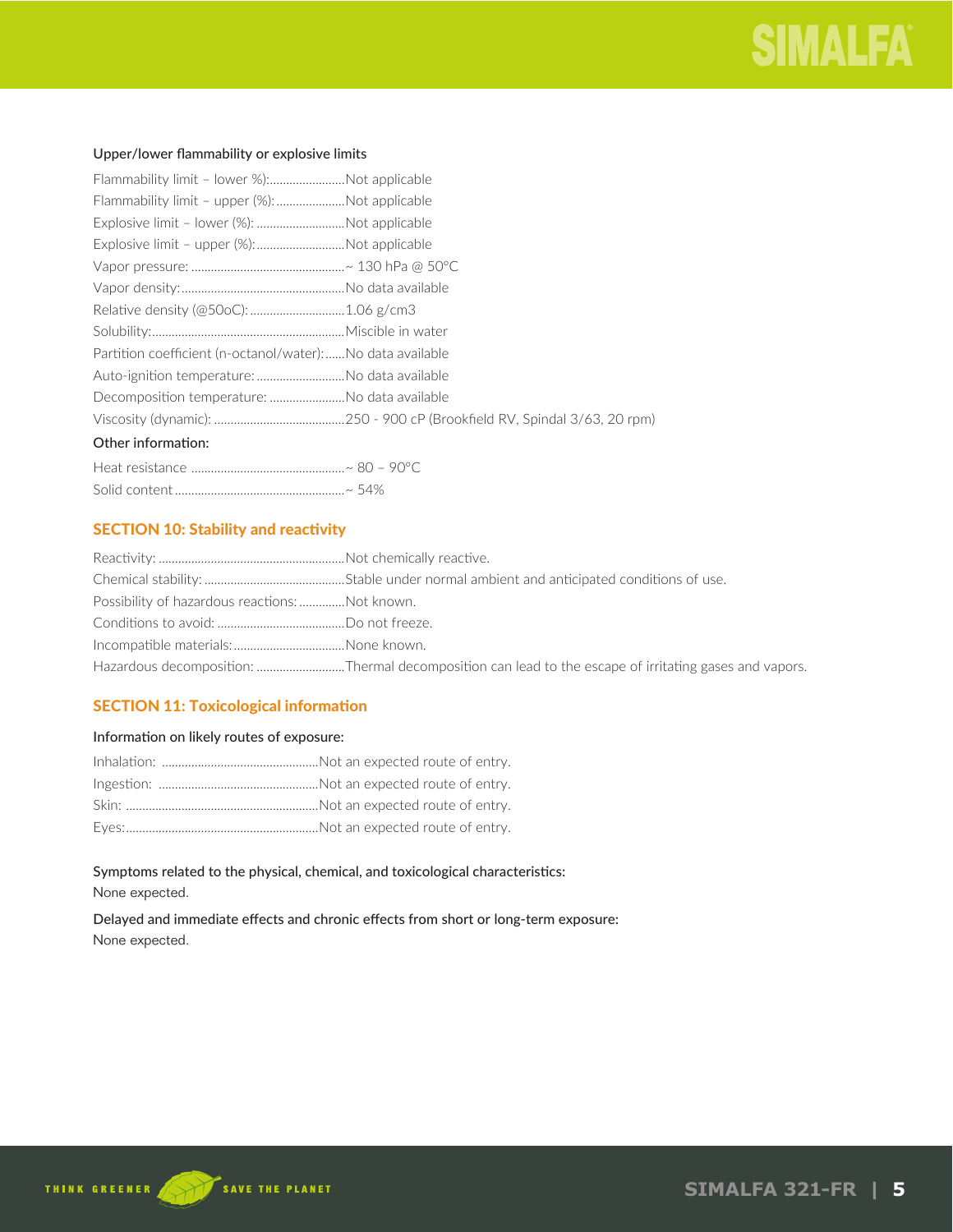# Numerical measures of toxicity:

# Ingredient Information

| Substance          | Test Type (species)   | Value                     |
|--------------------|-----------------------|---------------------------|
| Zinc Oxide         | LD50 Oral (Rat)       | 7,950 mg/kg               |
|                    | LD50 Dermal (Rabbit)  |                           |
|                    | LC50 Inhalation (Rat) | $2,500$ mg/m <sup>3</sup> |
| Antimony Pentoxide | LD50 Oral (Rat)       | No data available         |
|                    | LD50 Dermal (Rabbit)  | 4,000 mg/kg               |
|                    | LC50 Inhalation (Rat) | No data available         |

#### Skin corrosion/irritation:

Frequently or prolonged contact with skin may cause dermal irritation.

#### Serious eye damage/eye irritation:

Not expected to cause serious eye damage/eye irritation.

#### Respiratory sensitization:

No information available on the mixture, however none of the components have been classified as a respiratory sensitizer (or are below the concentration threshold for classification).

#### Skin sensitization:

No information available on the mixture, however none of the components have been classified as a skin sensitizer (or are below the concentration threshold for classification).

#### Germ cell mutagenicity:

No information available on the mixture, however none of the components have been classified for germ cell mutagenicity (or are below the concentration threshold for classification).

#### Carcinogenicity:

No information available on the mixture, however none of the components are listed in the National Toxicology Program (NTP) Report on Carcinogens (latest edition) or has been found to be a potential carcinogen in the International Agency for Research on Cancer (IARC) Monographs (latest edition), or by OSHA.

#### Reproductive toxicity:

No information available on the mixture, however none of the components have been classified for reproductive toxicity (or are below the concentration threshold for classification).

#### Specific target organ toxicity:

#### Single exposure:

No information available on the mixture, however none of the components have been classified for STOT SE (or are below the concentration threshold for classification).

#### Specific target organ toxicity:

#### Repeat exposure:

No information available on the mixture, however none of the components have been classified for STOT RE (or are below the concentration threshold for classification). Based on new information regarding a raw material that is being used in the formulation of this product, a clarification is under way as to whether a classification in a hazard class after repeated exposure (inhalation) is required.

# Aspiration hazard:

No information available on the mixture, however none of the components have been classified for aspiration hazard (or are below the concentration threshold for classification).

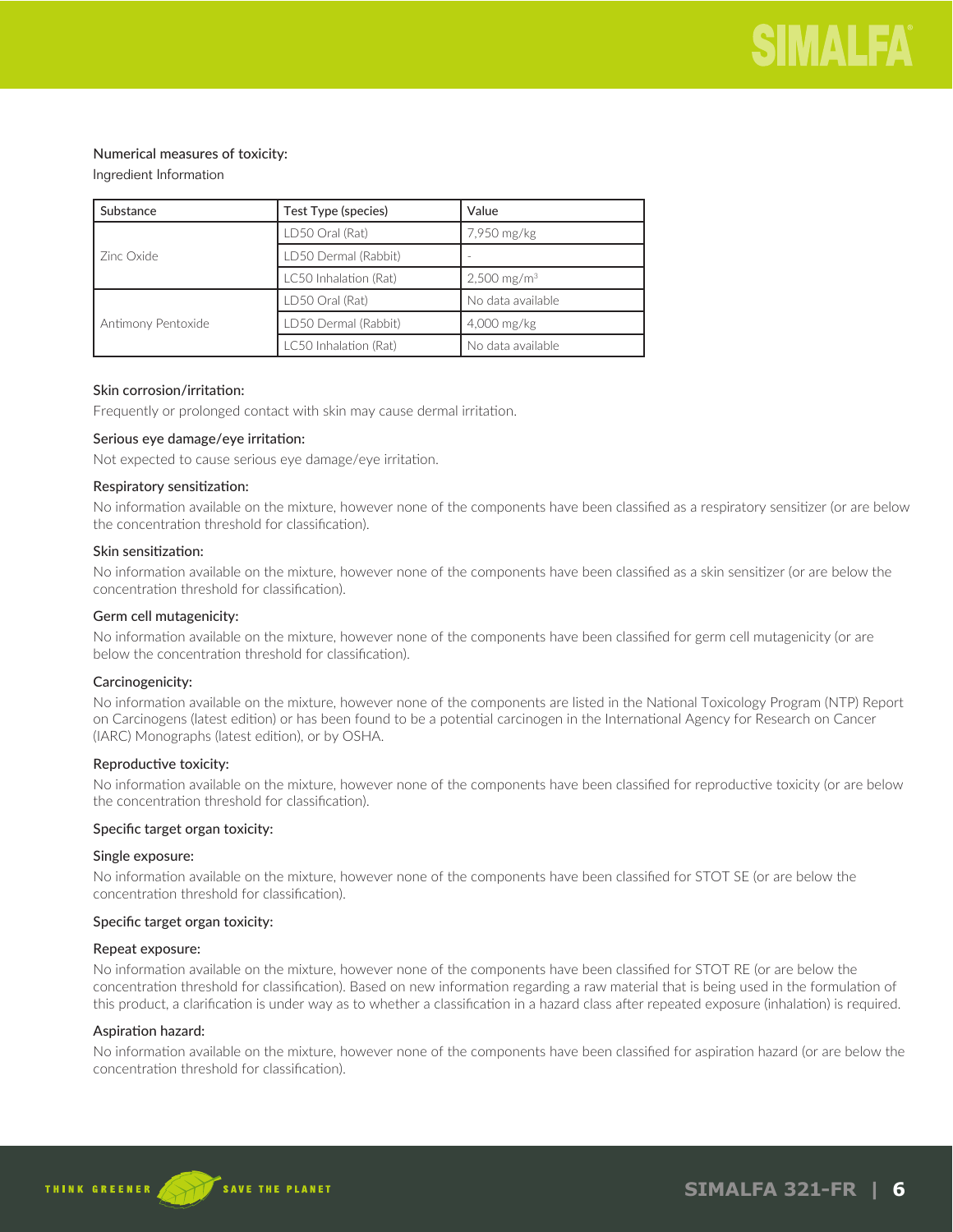

# Further information:

No data available.

# SECTION 12: Ecological information

# Ecotoxicity:

# Product data:

Product may not be released into water without pre-treatment.

# Ingredient Information:

| Substance          | <b>Test Type</b> | Species                             | Value                               |
|--------------------|------------------|-------------------------------------|-------------------------------------|
|                    | LD50             | Oncorhynchus mykiss (rainbow trout) | $1.1 \text{ mg}/1 - 96.0 \text{ h}$ |
| Zinc Oxide         | <b>EC50</b>      | Daphnia magna (Water flea)          | $0.098$ mg/l - 48 h                 |
|                    | EC/LC50          | Algae                               | No data available                   |
|                    | LD50             |                                     | $\overline{\phantom{a}}$            |
| Antimony Pentoxide | <b>EC50</b>      |                                     | $\sim$                              |
|                    | EC/LC50          |                                     |                                     |

# Persistence and Degradability:

No data available.

#### Bioaccumulative Potential:

No data available.

#### Mobility in Soil:

No data available.

# Other adverse effects:

Technically correct releases of minimal concentrations to adapted biological sewage treatment facility, will not disturb the biodegradability of activated sludge. Observe regulations concerning local drainage.

# SECTION 13: Disposal considerations

# Appropriate method of disposal of substance or preparation

Dispose of contaminate product and materials used in cleaning up spills or leaks in a manner approved for this material. Consult appropriate Federal, State and Local regulatory agencies to ascertain proper disposal procedures.

# Contaminated packaging:

Completely emptied packing can be recycled.

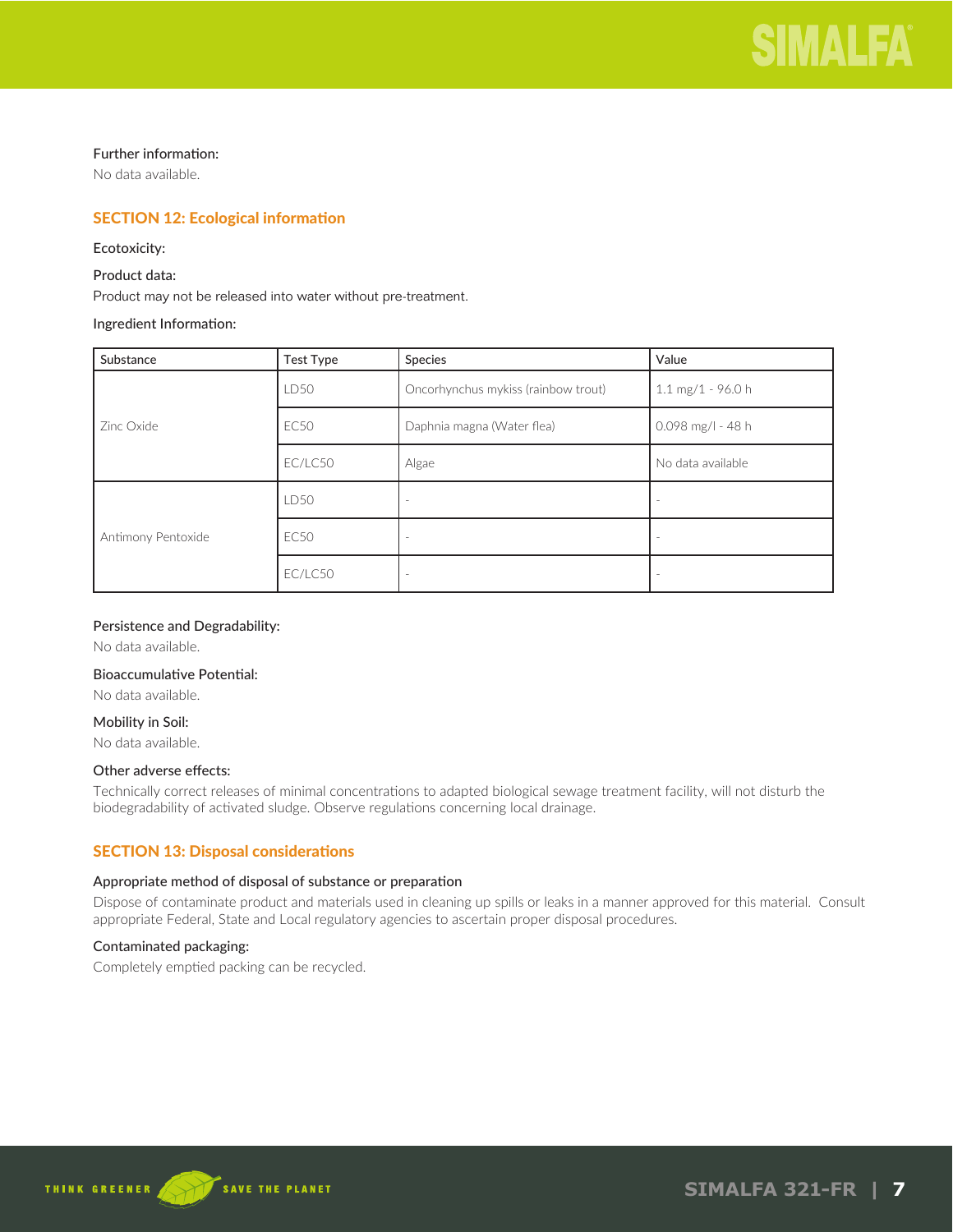

# SECTION 14: Transport Information

US Department of Transportation Classification (49CFR) Not regulated under DOT

IMDG Not regulated under IMDG

IATA (Country variations may apply) Not regulated under IATA

Environmental hazards Marine pollutant: No.

Transport in bulk (according to Annex II of MARPOL 73/78 and the IBC Code) No further relevant information available.

Special precautions which a user needs to be aware of, or needs to comply with, in connection with transport or conveyance either within or outside their premises.

PROTECT FROM FROST/FREEZING

# SECTION 15: Regulatory Information

United States Federal Regulations: This SDS complies with the OSHA, 29 CFR 1910.1200.

#### Toxic Substances Control Act (TSCA):

All substances in this product are listed, as required, or are exempt from the TSCA inventory.

# SARA Superfund and Reauthorization Act of 1986 Title III sections 302, 311,312 and 313:

Section 302 – No chemicals in this material are subject to the reporting requirements of SARA Title III, Section 302.

#### CERCLA Hazardous Substance List, 40 CFR 302.4:

This product does not contain chemicals listed on CERCLA.

# Clean Air Act (CAA) Section 112(r) Accidental Release Prevention (40 CFR 68.130):

None

Clean Water Act Section 311 Hazardous Substances (40 CFR 117.3):

None

SARA Title III Section 302 Extremely Hazardous Substance (40 CFR 355, Appendix A): None

# Section 311/312 (40 CFR 370):

| Acute Health Hazard:  No  |  |
|---------------------------|--|
| Chronic Health Hazard: No |  |
|                           |  |
| Pressure Hazard:  No      |  |
| Reactivity Hazard: No     |  |

# Section 313 Toxic Release Inventory (40 CFR 372):

Zinc oxide is listed

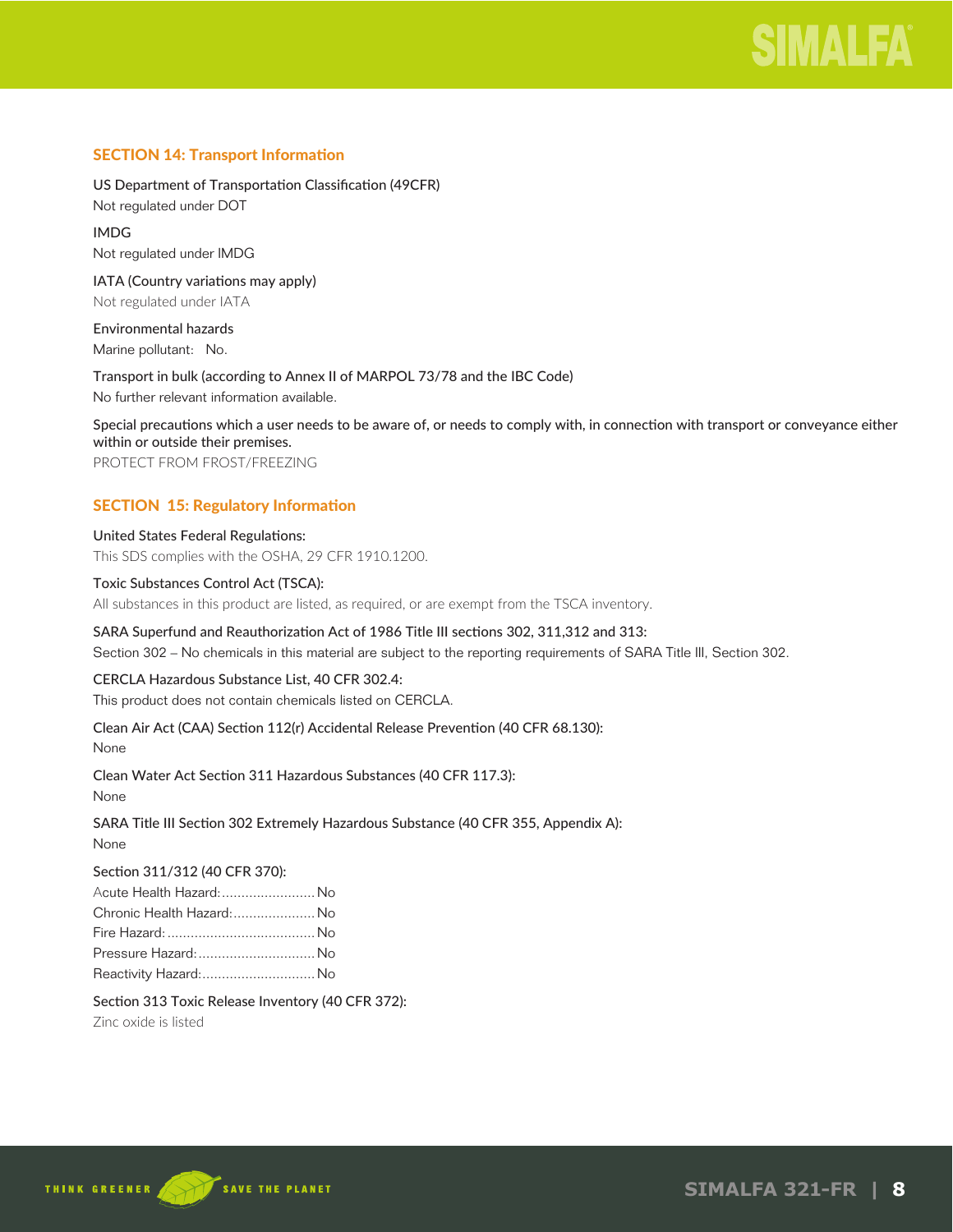# STATE REGULATIONS:

This SDS contains specific health and safety data is applicable for state requirements. For details on your regulatory requirements you should contact the appropriate agency in your state.

# Massachusetts Right to Know:

None of the components are listed on the Massachusetts Right to Know List.

#### New Jersey Right to Know:

None of the components are listed on the New Jersey Right to Know list.

#### Pennsylvania Right to Know:

None of the components are listed on the Pennsylvania Right to Know List.

# Canada WHMIS Hazard Class:

Not applicable

# SECTION 16: Other Information

#### NFPA Hazard Classification

Health: 1 | Flammability: 0 | Instability: 0 | Special Hazards: None

#### Revision Date: October 27, 2020

#### Disclaimer:

Workers using Simalfa should read and understand this SDS and be trained in the proper use of this material.

This information is accurate to the best of Alfa Adhesives, Inc.'s knowledge, or obtained from sources believed by Alfa Adhesives, Inc. to be accurate. Because many factors may affect processing or application/use, we recommend that you make tests to determine the suitability of this product for your particular purpose prior to use. No warranties of any kind, either expressed or implied, including warranties of merchantability or fitness for a particular purpose, are made regarding products described or designs, data or information set forth, or that the products, designs, data or information may be used without infringing the intellectual property rights of others. In no case shall the descriptions, information, data or designs provided be considered a part of our terms and conditions of sale. Further, you expressly understand and agree that the descriptions, designs, data, and information furnished by Alfa Adhesives, Inc. hereunder are given gratis and Alfa Adhesives, Inc. assumes no obligation or liability for the description, designs, data and information given or results obtained, all such being given and accepted at your risk.

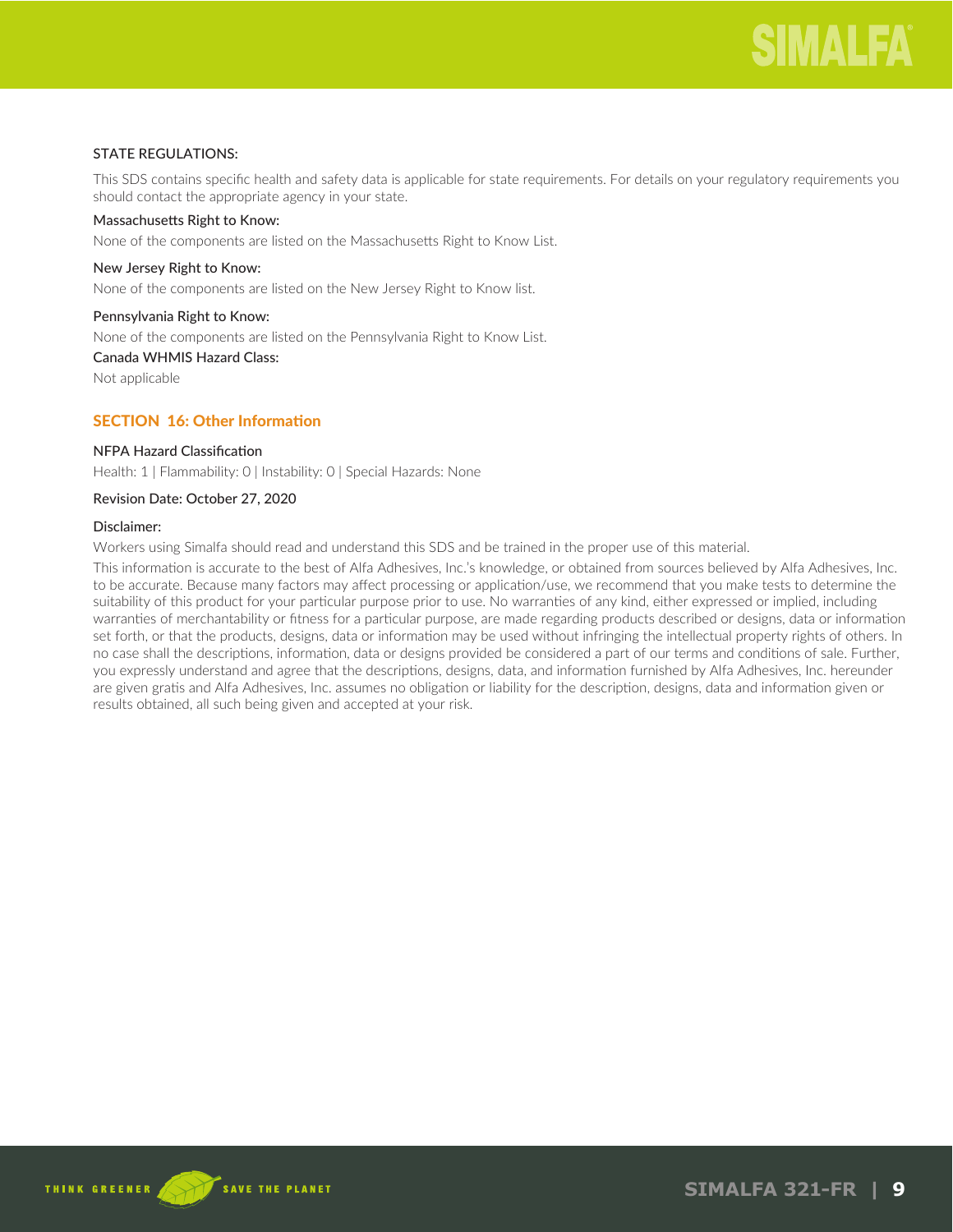# ${HoudATECNICA}$

ISO 9001:2008 REGISTERED | GREENGUARD GOLD + GREENGUARD CERTIFIED

# **SIMALFA 321-FR**

# Descripción del producto

SIMALFA 321-FR es un adhesivo de un solo componente con características de tack inicial muy alto, buen rendimiento y rápido secado que puede ser usado en una variedad de aplicaciones.

El adhesivo esta principalmente diseñado para la industria de colchones (tapas, laminas de espuma, encajonados) sin embargo tiene características que permiten adherir materiales como espuma o tela a maderas y plásticos.

# Propiedades específicas

Super tack instantaneo Secado muy rapido Alto rendimiento Pegue instantáneo Procesos rápidos Aplicación a una sola cara Reposicionabilidad Suave línea de pegue Libre de solventes

# **Certificaciones**

Greenguard Gold + Greenguard Certified

# Propiedades físicas

| Gravedad específica: ~ 1.06g/cm3 a 20°c      |  |
|----------------------------------------------|--|
|                                              |  |
|                                              |  |
|                                              |  |
|                                              |  |
| Punto de ebullición:  100°C                  |  |
|                                              |  |
| Manejo y almacenaje: Mínimo 5°C, máximo 40°C |  |
|                                              |  |
|                                              |  |

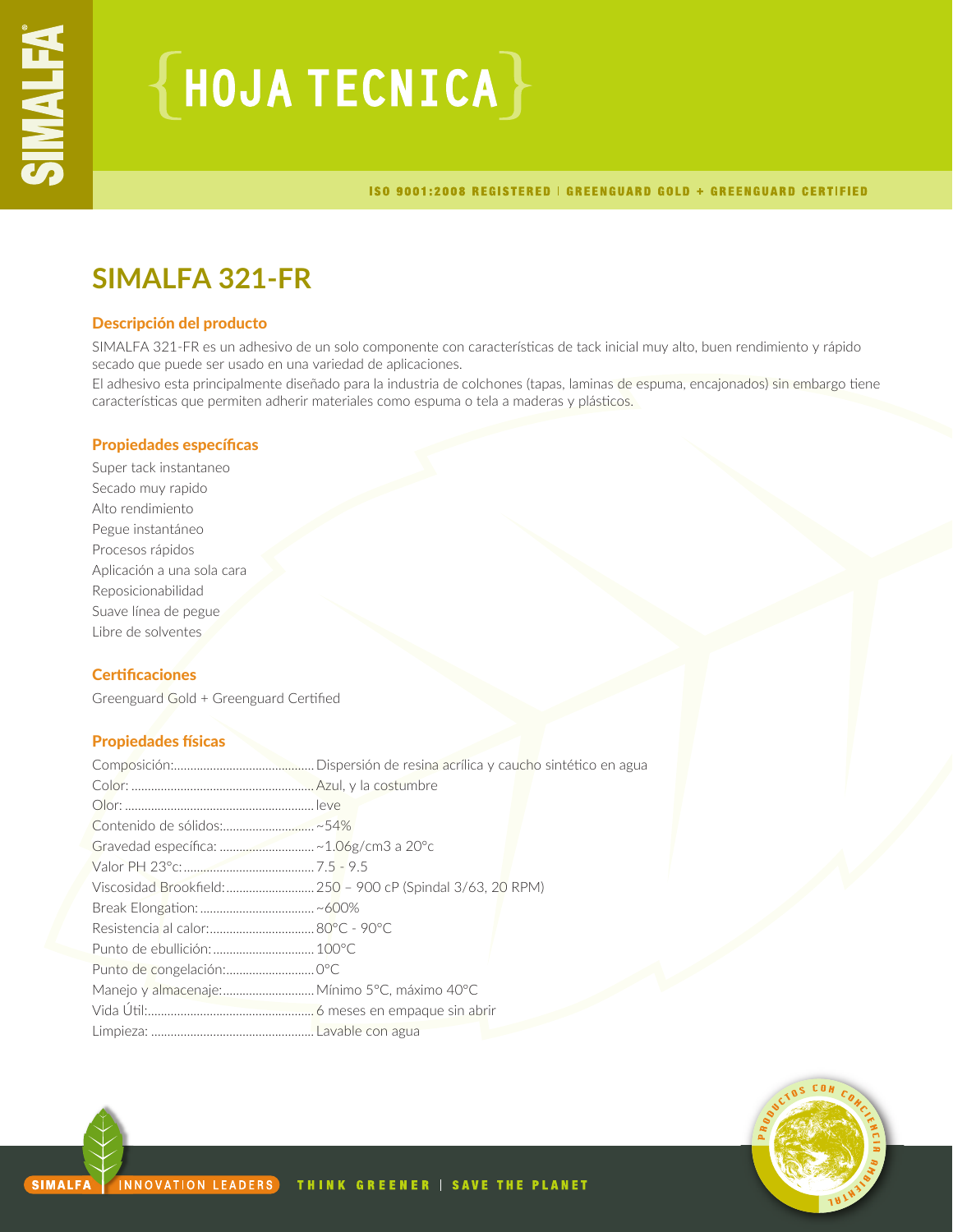# Presentaciones del producto

Simalfa está disponible en contenedores de 5, 110 y 250 galones ( 20, 440 y 1000 Kg) Para información adicional, visitar la web en: www.simalfa.com/techinfo/container.htm

# Preparación de las superficies

Las superficies deben estar limpias, secas y libres de polvo. Exentas de grasa, aceite, o cualquier otro elemento contaminante que pueda afectar el buen desempeño del adhesivo.

# Aplicación

Nunca agite o mezcle antes de su uso. Simalfa puede ser aplicado con pistola en ambas superficies; sin embargo, en muchos casos, puede hacerse aplicación a un solo sustrato, siendo este también un método correcto de aplicación. Sostener la pistola en ángulo recto a una distancia de la superficie, entre 15cm a 25cm y asegurarse de hacer una aplicación uniformemente, que coincida al momento de unir los sustratos.

# **Cobertura**

La cobertura varía dependiendo de la porosidad de los materiales y la fuerza de pegue deseada. El rendimiento aproximado por puede ser de 300 mts2 por galón; en cualquier caso para determinar el consumo adecuado es necesario evaluar las necesidades de cobertura específica a la aplicación.

# Ensamblaje y tiempo de curado final

Simalfa ofrece adhesión inmediatamente después de aplicado. Los usuarios pueden reposicionar los sustratos, para mejorar la calidad de su producto, sin necesidad de nuevas aplicaciones. Presión mecánica o manual puede ser aplicada para mejorar las cualidades de la cohesión inicial. Adicionalmente, permite dejar hasta 15 minutos de tiempo abierto antes de hacer la unión si el proceso de producción así lo requiere. Después de 15 minutos el adhesivo se puede secar perjudicando la adhesión.

La adhesión final se logra una vez el agua residual se haya evaporado. A pesar de que la evaporación del agua es rápida, se recomienda esperar 24 horas para realizar pruebas de pegue finales.

# Equipos y métodos de aplicación

La forma idónea para la aplicación de los adhesivos SIMALFA es a través de nuestro sistema de caída libre por gravedad y aplicando con nuestras pistolas spray HVLP (high volume low presure) alto volumen baja presión. Otras pistolas pueden llegar a funcionar con nuestro sistema.

Podemos ofrecer el asesoramiento técnico para el uso apropiado de nuestro adhesivo.

Metodos de Aplicación: ........................... Spray manual, spray automatico, rodillo o brocha.

Pistola de Aplicación Spray: .................. SIMALFA HVLP

Tamaño de la Aguja: ............................... 1.5 mm, 2.0 mm o 2.5 mm

Método de Dosificación: ............................. Sistema de flujo libre (patente#:5868319) o tanque presurizado. Por sistemas de bombeo no es recomendado hacer la dosificación.

Información Extra: Todas las partes en contacto con el adhesivo deben estar hechas de acero inoxidable o de plástico. En ningún caso utilizar metales como, aluminio, acero, lata, etc.

Limpieza de los Equipos: ........................ Usar solamente agua. Nunca usar solventes de ningún tipo. NO SE RECOMIENDA SUMERGIR LA PISTOLA EN AGUA.

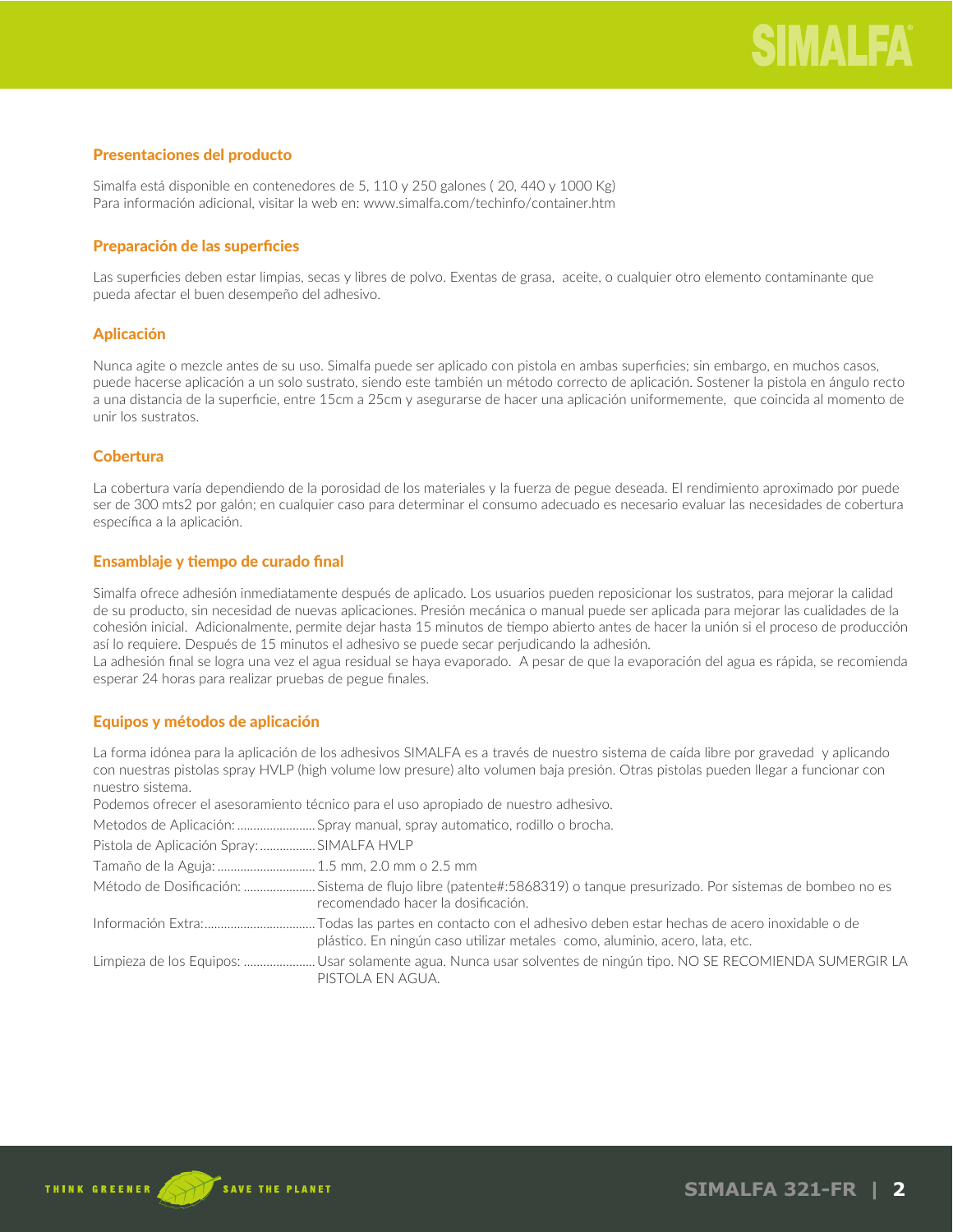# Limpieza

En caso que el adhesivo este húmedo (liquido) se puede remover con agua. El adhesivo seco en superficies porosas como lo son telas y espumas no podrá ser removido. Se recomienda a los usuarios evitar que el adhesivo caiga en zonas no deseadas.

# Información Preventiva

Antes de usar SIMALFA 321-FR por favor referirse a la hoja de seguridad y a la etiqueta del producto, para consultar las recomendaciones de salud y seguridad.

# Para Información Adicional

Para pedir información adicional por favor visiten nuestra pagina www.simalfa.com, o contáctenos vía teléfono al 001(973)423-9266 o por correo postal a SIMALFA | 15 Lincoln Street | Hawthorne | NJ | 075006 | EE.UU.

# Aviso importante

Esta información es acertada según el mejor conocimiento de Adhesivos Alfa Inc obtenida de fuentes confiables para la misma. Dado que muchos factores pueden intervenir en el desempeño, procesamiento o aplicación, nosotros recomendamos que haga pruebas para determinar la idoneidad del producto con su uso en particular. Este producto no cuenta con garantías de ningún tipo, ni expresas ni implícitas, incluyendo garantías de come ciabilidad o uso específico o en cuanto a las descripciones, diseños de los productos o información establecida. En ningún caso debe la información y diseño ser tomada como términos y condiciones para la compra del producto. Se debe entender toda la información, diseños y descripciones como material gratis dada por Alfa Adhesives, Inc. Por lo tanto Alfa Adhesives Inc no asume ninguna responsabilidad ni obligación sobre los conceptos, diseños e información dados, todos deben ser aceptados bajo su propia responsabilidad y riesgo.

# TDS redactada por:

Alfa Adhesives, Inc. (SIMALFA) 15 Lincoln Street Hawthorne, NJ 07506 EE.UU. Tel: 001.973.423.9266 Fax: 001.973.423.9264



**SIMALFA 321-FR | 3**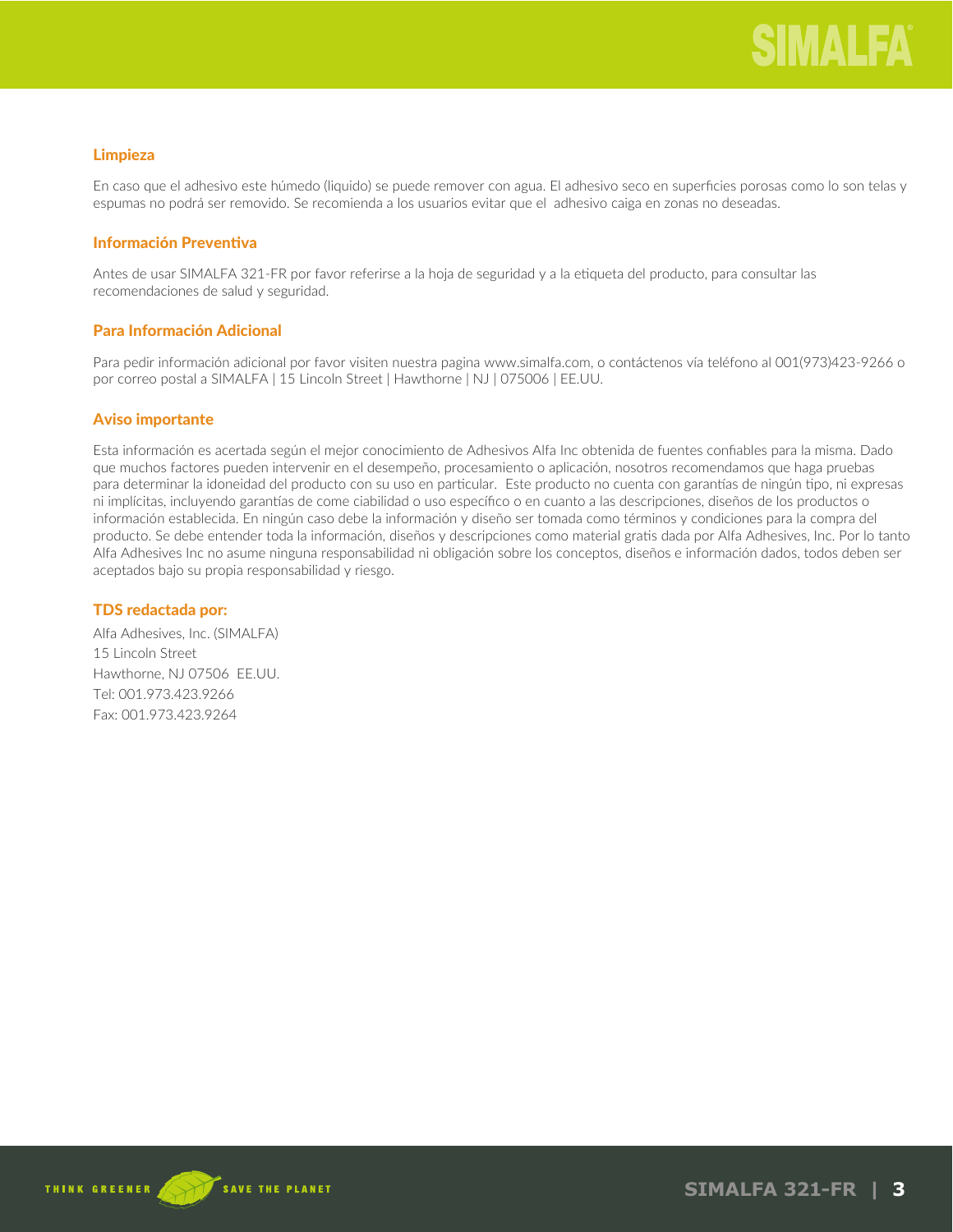# **{HOJA DE SEGURIDAD}**

ISO 9001:2008 REGISTERED | GREENGUARD GOLD + GREENGUARD CERTIFIED

# **SIMALFA 321-FR**

# SECCIÓN 1: Identificación

| Identificador de Producto: SIMALFA 321-FR      |                                                                                                                                          |
|------------------------------------------------|------------------------------------------------------------------------------------------------------------------------------------------|
|                                                |                                                                                                                                          |
|                                                |                                                                                                                                          |
|                                                |                                                                                                                                          |
|                                                | Uso de la sustancia/mezcla:  Adhesivos, Uso industrial, Espuma flexible de unión, Fabricación de muebles,<br>Construcción de un vehículo |
|                                                |                                                                                                                                          |
| Fabricante información:                        |                                                                                                                                          |
|                                                |                                                                                                                                          |
|                                                |                                                                                                                                          |
|                                                | Horas de oficina (Lunes - Viernes) 6.00 am (de la mañana) to 5:00 pm (de la tarde)                                                       |
| Compañía número de teléfono: 1.973.423.9266    |                                                                                                                                          |
|                                                | Empresa Contacto Nombre: Darren Gilmore, darren.gilmore@simalfa.com                                                                      |
| Teléfono en caso de emergencia: 1.973.423.9266 |                                                                                                                                          |

# SECCIÓN 2: Identificación de los peligros

# Clasificación de la sustancia o mezcla, de conformidad con el reglamento párrafo (d) de la regulación §1910.1200:

| Peligroso para el medio                         |                                                                                                                       |
|-------------------------------------------------|-----------------------------------------------------------------------------------------------------------------------|
|                                                 |                                                                                                                       |
| Palabra de Advertencia GHS: No aplica           |                                                                                                                       |
|                                                 |                                                                                                                       |
| Pictograma de Peligro GHS: No se usa pictograma |                                                                                                                       |
| Consejos de Prudencia GHS:                      |                                                                                                                       |
|                                                 |                                                                                                                       |
|                                                 |                                                                                                                       |
|                                                 |                                                                                                                       |
|                                                 | acuerdo con las regulaciones locales / regionales / internacionales.                                                  |
|                                                 | Peligro no clasificadas de otro modo:Evite la inhalación de neblinas de pulverización y / o vapores de pulverización. |
| Porcentaje de ingrediente(s)                    |                                                                                                                       |

de toxicidad aguda desconocida:.................No aplica.

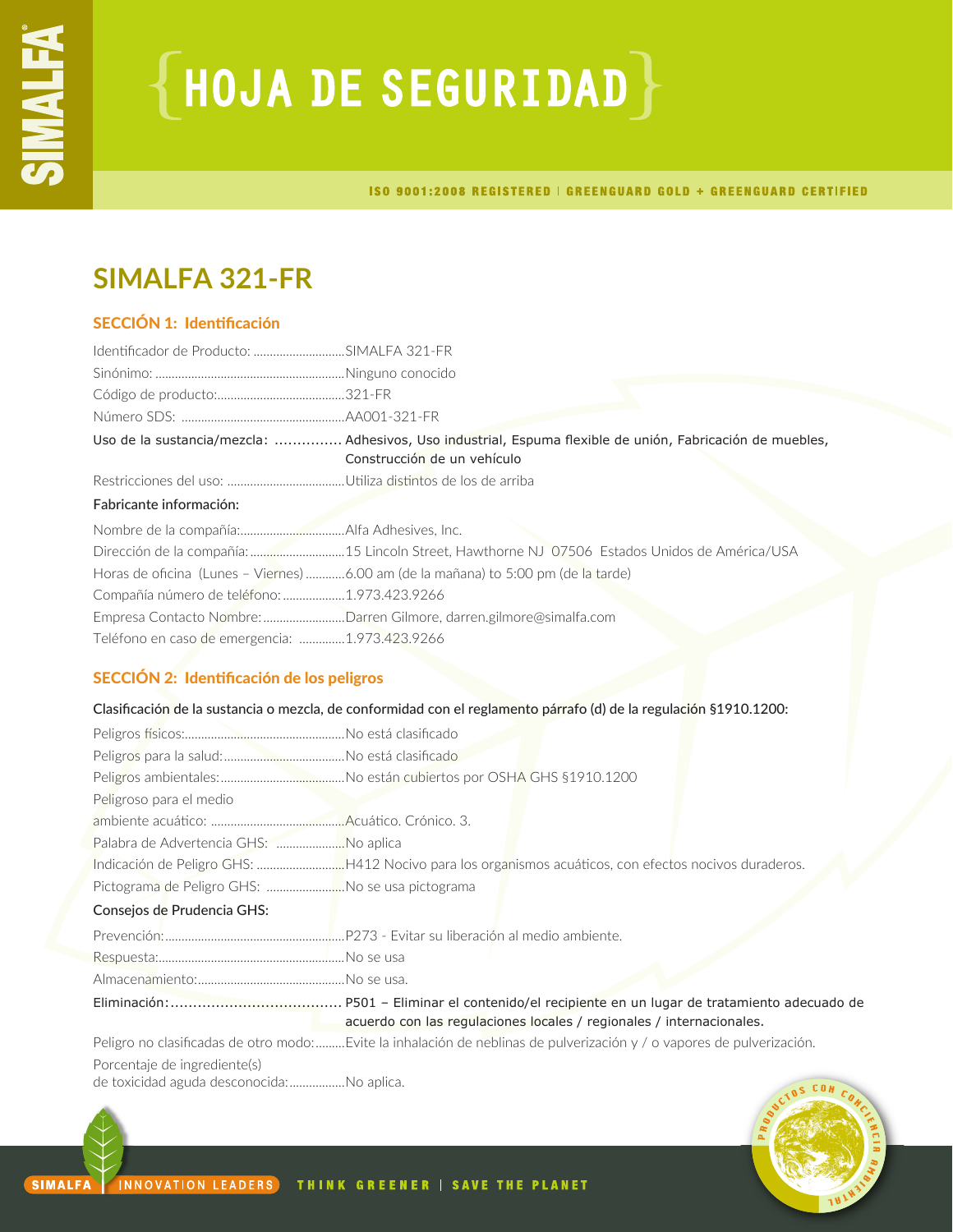# Sección 3, Composición/información sobre los componentes

# Mezcla:

Acrilato / CR (polychloroprenes, caucho de cloropreno).

| l Chemical Name    | CAS#      | <b>Concentration (weight %)</b> |
|--------------------|-----------|---------------------------------|
| ∐Óxido de zinc     | 1314-13-2 | ⊂1 %                            |
| Antimony Pentoxide | 1314-60-9 | $2.9 - 4.1\%$                   |

Nota : El saldo de los ingredientes no están clasificados como peligrosos o están por debajo del umbral de clasificación con los criterios de la Federal OSHA Estándar de Comunicación de Peligros 29 CFR 1910.1200.

# Sección 4, Primeros auxilios

#### Descripción de las medidas necesarias:

# Inhalación:

Transportar a la persona al aire libre. . En caso de irritación del tracto respiratorio buscar asistencia médica.

# Contacto con la piel:

En caso de contacto con la piel, lavar con agua y jabón inmediato.

# En caso de irritación cutánea:

Consultar a un médico.

#### Contacto con los ojos:

En caso de contacto con los ojos, manteniendo los párpados bien separados y lavar inmediatamente con abundante agua prolongadamente, durante al menos 5 minutos. Posteriormente consultar a un oftalmólogo

# Ingestión:

Buscar asistencia médica inmediata.

# Síntomas/efectos más importantes, agudos y retardados:

Ninguno actualmente conocido.

# Indicación de la necesidad de recibir atención médica inmediata y tratamiento especial requerido en caso necesario:

Si se observan los síntomas, consulte a un médico y darles esta SDS.

# Sección 5, Medidas de lucha contra incendios

# Medios de extinción apropiados:

Agua, Espuma, Polvo seco.

#### Material extintor inadecuado:

Ninguno conocido .

# Peligros específicos de los productos químicos:

El producto no es combustible. No inhalar humos procedentes de incendios o de vapores de descomposición. Los productos de combustión – Gases irritantes y vapores.

# Equipo de protección especial y precauciones para los equipos de lucha contra incendios:

Llevar ropa de protección completa y equipo de respiración autónomo aprobado por NIOSH. Utilizar agua para enfriar los contenedores expuestos al fuego.

# Sección 6, Medidas que deben tomarse en caso de vertido accidental

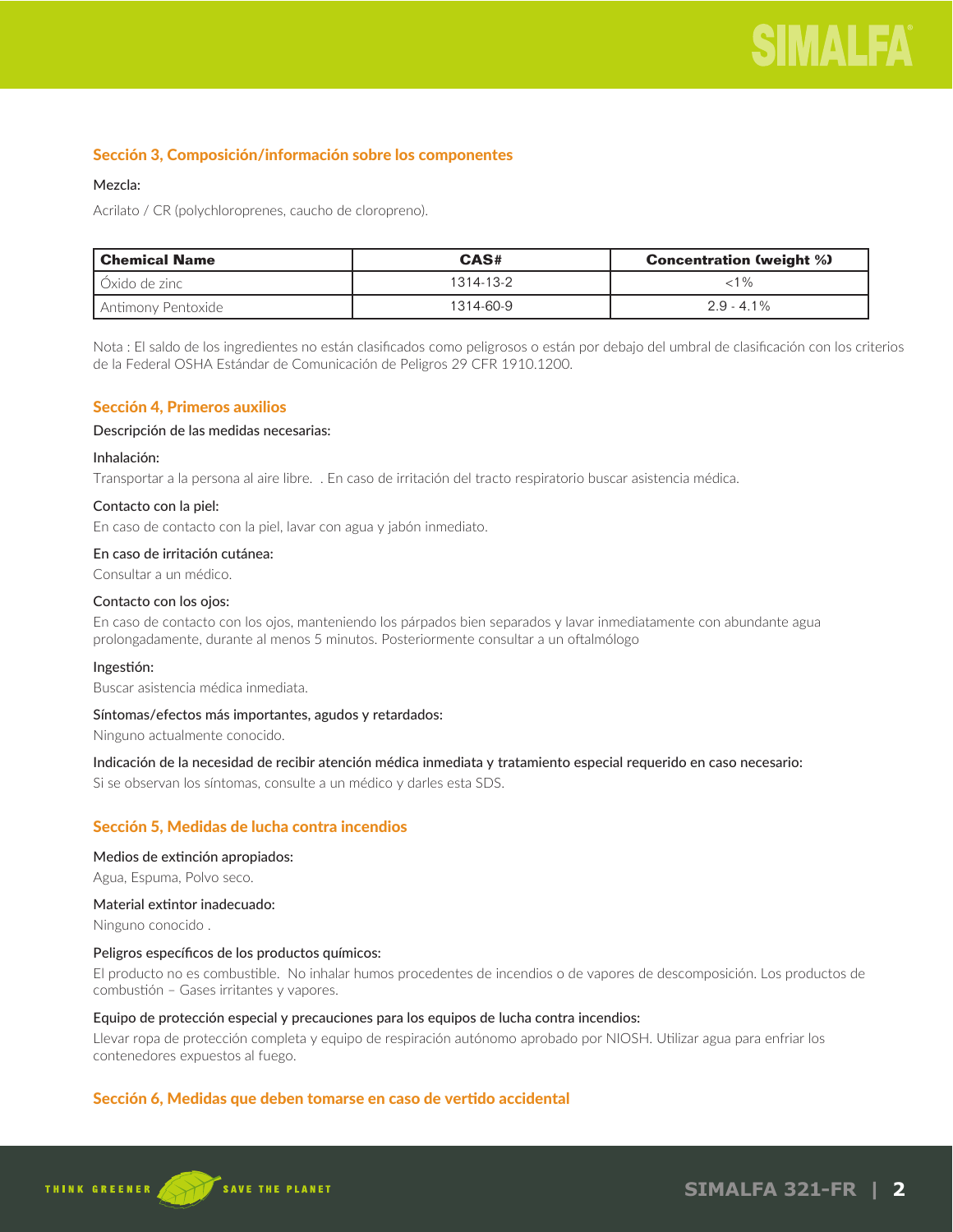#### Precauciones individuales, equipos de protección y procedimientos de emergencia:

Usar el equipo de protección personal (EPP) adecuado tales como: guantes, gafas y ropa de protección cuando sea necesario basándose en las condiciones (Vea la Sección 8). Vea la Sección 2 y 7 para obtener información adicional sobre los peligros y medidas cautelares. Quitar la ropa contaminada.

#### Precauciones Medioambientales:

Detener la fuga si puede hacerse sin riesgo. No verter en desagües ni en el medio ambiente acuático. Cubrir los desagües.

# Métodos y materiales de aislamiento y limpieza:

Recoger mecánicamente el producto. Absorber inmediatamente el producto derramado con sólidos inertes como arcilla o tierra de diatomeas, agente aglutinante ácido o universal. Limpiar las superficies contaminadas a fondo. Conservar el agua de lavado contaminada y deseche. Eliminar en un lugar de tratamiento adecuado de acuerdo con las regulaciones locales / regionales / internacionales.

# Sección 7, Manipulación y almacenamiento

# Precauciones para una manipulación segura:

Se deben seguir las precauciones necesarias para el manejo de productos químicos. Si es imposible o insuficiente de succión de las inmediaciones, una buena ventilación del lugar de trabajo debe garantizarse. Use buenas prácticas de higiene personal y usar el equipo de protección personal (EPP) adecuado (vea la Sección 8). . Lavarse las manos y otras áreas expuestas con un jabón suave y agua antes de tomar un descanso del trabajo y abandonar el trabajo

# Condiciones de almacenamiento seguro, incluidas cualesquiera incompatibilidades:

Conservar únicamente en el recipiente original. Mantener el recipiente herméticamente cerrado.

#### Temperatura de almacenamiento:

5 - 40°C

# Duracion:

6 meses en envase cerrado.

# Sección 8, Controles de exposición/protección personal

#### Parámetros de control:

# Límites de exposición laboral:

No contiene sustancias que sobrepasen el límite de concentración fijado un límite de exposición ocupacional.

| US OSHA HAZARDOUS COMPONENTS (29 CFR 1910.1200): |                      |                          |
|--------------------------------------------------|----------------------|--------------------------|
| Permissible Exposure Limits                      |                      |                          |
| Substance                                        | PEL-TWA (8 hour)     | PEL-STEL (15 min)        |
| Ⅰ Óxido de zinc                                  | 5 mg/m $3$           | No hay datos disponibles |
| Antimony pentoxide                               | $0.5 \text{ mg/m}^3$ | No data available        |

| l US ACGIH Threshold Limit Values |                      |                     |
|-----------------------------------|----------------------|---------------------|
| l Substance                       | TLV-TWA (8 hour)     | TLV-STEL (15 min)   |
| │Óxido de zinc                    | $2 \text{ mg/m}^3$   | $10 \text{ mg/m}^3$ |
| Antimony pentoxide                | $0.5 \text{ mg/m}^3$ | No data available   |

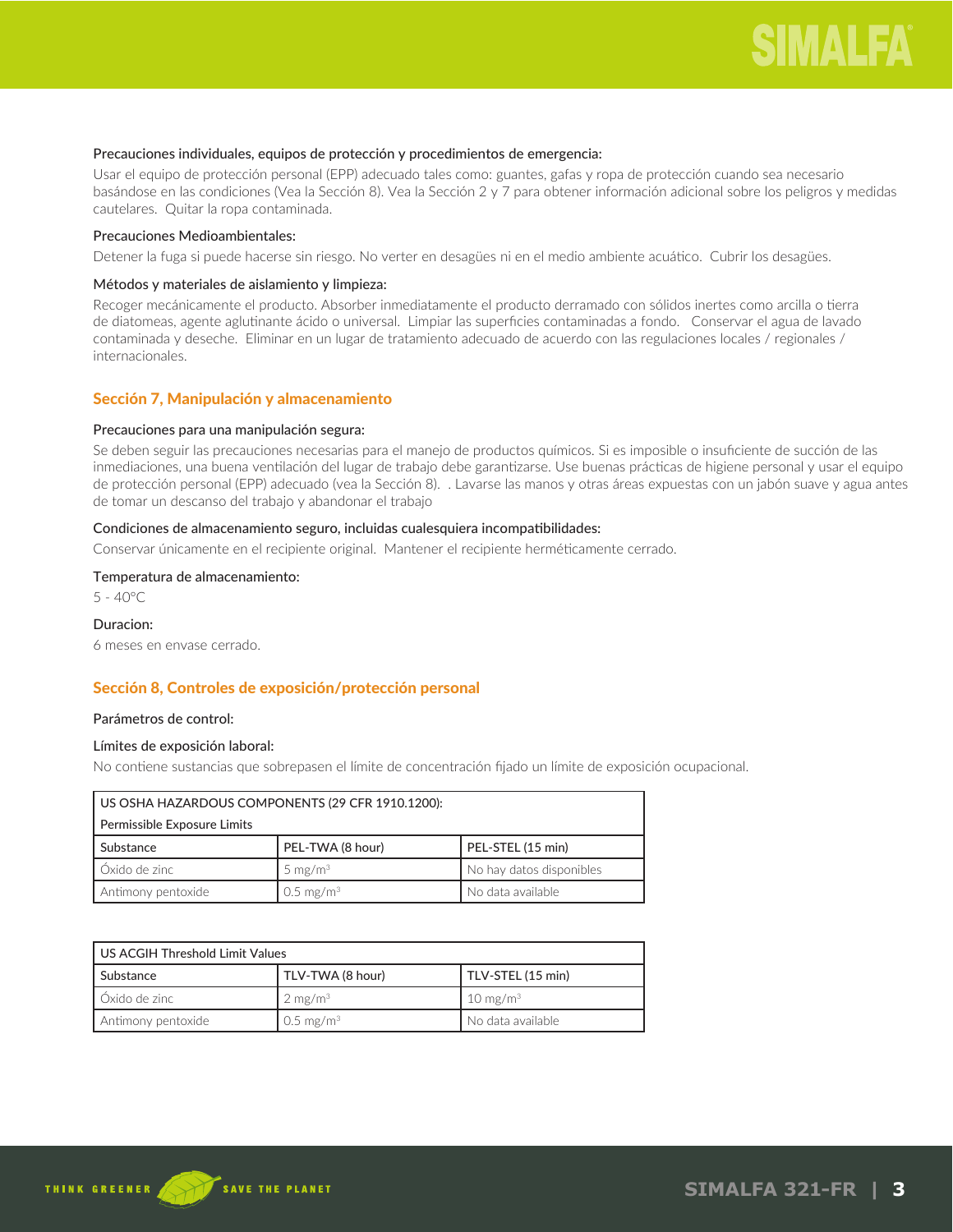

| NIOSH Exposure Limits |                       |                       |
|-----------------------|-----------------------|-----------------------|
| l Substance           | <b>TWA</b>            | <b>STEL</b>           |
| LÓxido de zinc⊥       | 5 mg/m <sup>3</sup>   | $10 \text{ mg/m}^3$   |
| Antimony pentoxide    | 0.5 mg/m <sup>3</sup> | l. No data available. |

Controles apropiados de ingeniería:

Ventilación general del área debe ser adecuada. También vea la Sección 7.

Medidas de protección individual, tales como equipos de protección personal:

Protección ocular y el rostro: Utilice gafas de protección adecuados.

Protección de los ojos debe cumplir con las regulaciones OSHA.

#### Protección de la piel y de las manos:

Utilice guantes de protección adecuados. Inspeccione los guantes antes de su uso. Utilice la técnica correcta de quitarse los guantes (sin tocar la superficie exterior del guante) para evitar el contacto de la piel con este producto. Deseche los guantes contaminados después de su uso, de acuerdo con las leyes aplicables y buenas prácticas de laboratorio. Lavar y secar las manos.

### Protección de las vías respiratorias:

Evite la inhalación de neblinas de pulverización y / o vapores de pulverización. Trabaje en áreas bien ventiladas, donde la evaluación de riesgos muestra que los respiradores purificadores de aire son apropiados, use un respirador tipo N95 (EE. UU.) O tipo P2 (EN 143). Use respiradores y componentes probados y aprobados bajo estándares gubernamentales apropiados como NIOSH (EE. UU.) O CEN (UE).

# Otros:

Otra ropa de protección puede ser necesaria dependiendo de grado de exposición.

#### Peligros térmicos:

No hay datos disponibles

# Sección 9, Propiedades físicas y químicas

#### Apariencia

| Punto de fusión/solidificación: No aplicable                          |  |
|-----------------------------------------------------------------------|--|
|                                                                       |  |
|                                                                       |  |
|                                                                       |  |
|                                                                       |  |
|                                                                       |  |
| Límites de inflamabilidad superior/inferior o límites de explosividad |  |
|                                                                       |  |
| Límites de inflamabilidad: superior %:  No aplicable                  |  |
| Límites de explosividad: inferior %:  No aplicable                    |  |
| Límites de explosividad: superior %:  No aplicable                    |  |

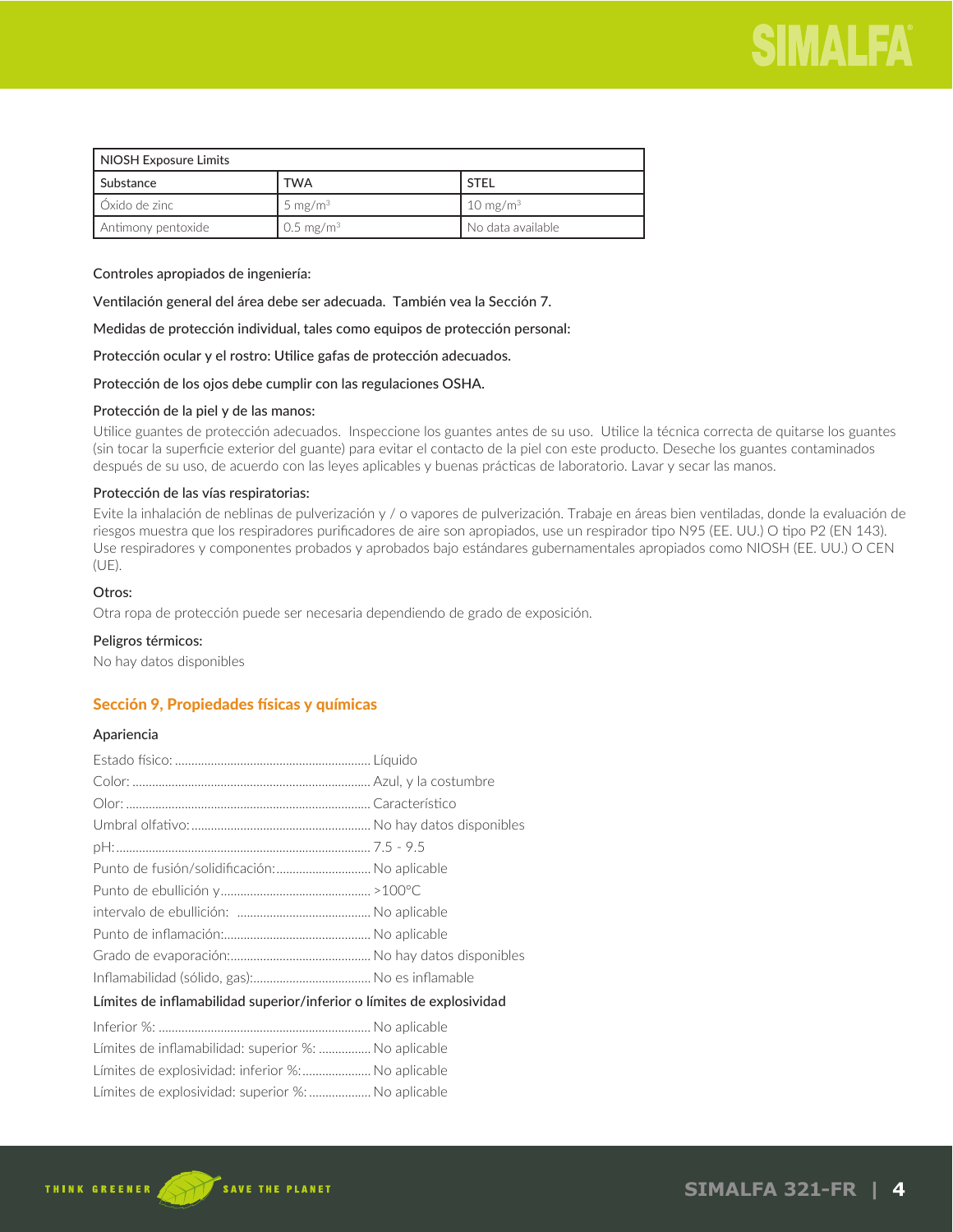| Coeficiente de partición (n-octanol/agua): No hay datos disponibles |  |
|---------------------------------------------------------------------|--|
| Temperatura de autoignición:  No hay datos disponibles              |  |
| Temperatura de descomposición:  No hay datos disponibles            |  |
|                                                                     |  |
| Otra información:                                                   |  |
|                                                                     |  |

# Contenido de sólidos.............................................. ~ 54%

# Sección 10, Estabilidad y reactividad

| Posibilidad de reacciones peligrosas:  Ninguno conocido. |                                                                                                             |
|----------------------------------------------------------|-------------------------------------------------------------------------------------------------------------|
| Condiciones que deben evitarse:  No congele.             |                                                                                                             |
|                                                          |                                                                                                             |
|                                                          | Productos de descomposición peligrosos: La descomposición térmica puede liberar gases y vapores irritantes. |

# Sección 11, Información toxicológica

# Información sobre posibles vías de exposición:

# Síntomas relacionados con las características físicas, químicas y toxicológicas:

No se espera ninguna.

# Efectos retardados e inmediatos y efectos crónicos producidos por una exposición a corto o largo plazo:

No se espera ninguna.

#### Medidas numéricas de toxicidad:

Información Ingrediente:

| Substance          | Test Type (species)     | Value             |
|--------------------|-------------------------|-------------------|
|                    | LD50 Oral (Ratón)       | 7,950 mg/kg       |
| LÓxido de zinc     | LD50 Dérmico (Conejo)   |                   |
|                    | LC50 Inhalación (Ratón) | $2,500$ mg/m $3$  |
|                    | LD50 Oral (Ratón)       | No data available |
| Antimony pentoxide | LD50 Dérmico (Conejo)   | 4,000 mg/kg       |
|                    | LC50 Inhalación (Ratón) | No data available |

# Corrosión/irritación en la piel:

Contactos frecuentes o prolongado con la piel puede causar irritación dérmica.

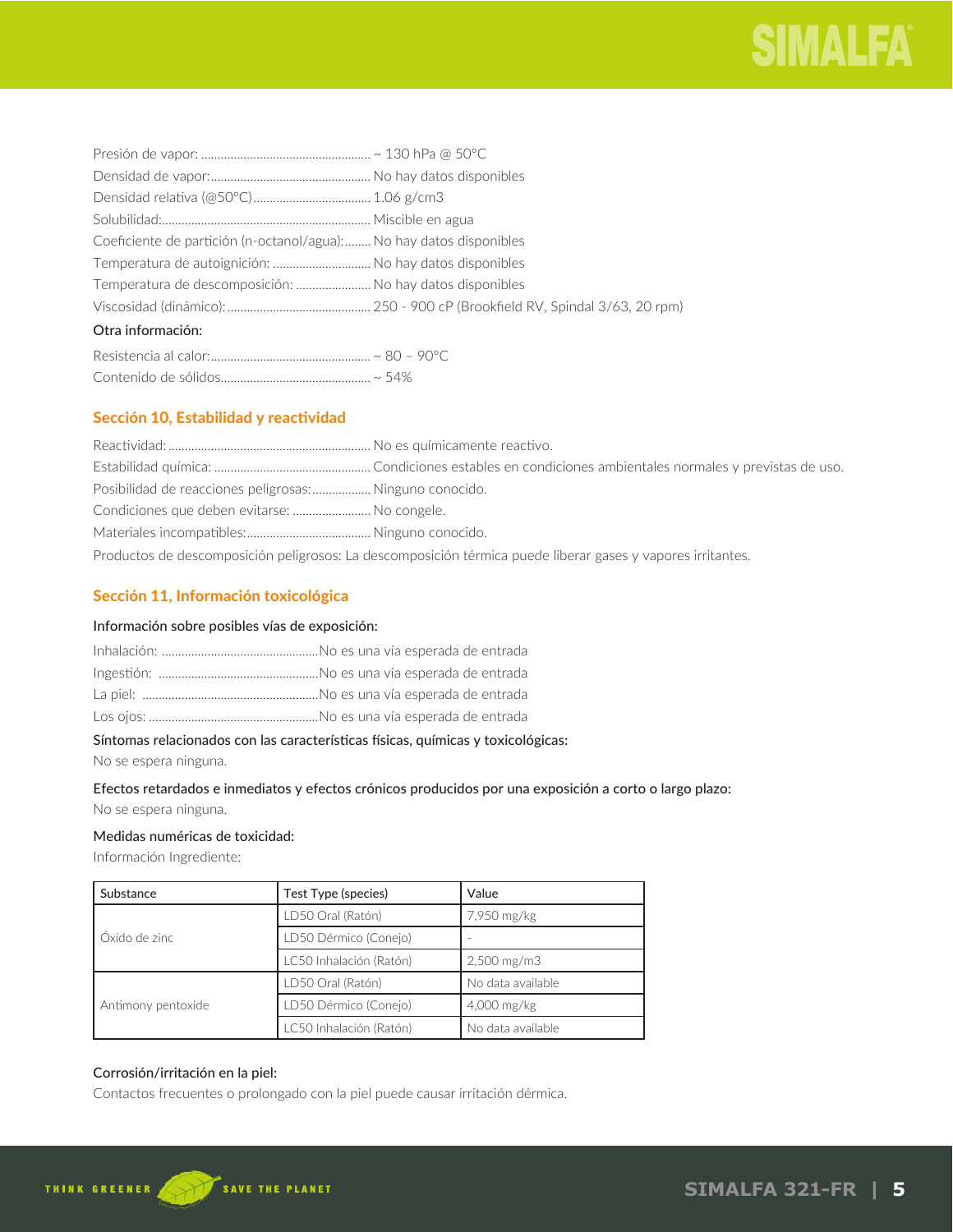## Lesiones/irritación graves en los ojos:

No se espera que cause lesiones/irritación graves en los ojos.

# Sensibilización respiratoria:

No hay información disponible sobre la mezcla, sin embargo ninguno de los componentes se han clasificado como sensibilizador respiratorio (o están por debajo del umbral de concentración para la clasificación).

#### Sensibilización de la piel:

No hay información disponible sobre la mezcla, sin embargo ninguno de los componentes se han clasificado como un sensibilizador de la piel (o están por debajo del umbral de concentración para la clasificación).

#### Mutagenidad de células germinativas:

No hay información disponible sobre la mezcla, sin embargo ninguno de los componentes se han clasificado como mutagenidad de células germinativas (o están por debajo del umbral de concentración para la clasificación).

#### Carcinogenicidad:

No hay información disponible sobre la mezcla, sin embargo ninguno de los componentes está listado en el Programa Nacional de Toxicología - Informe sobre Carcinógenos (National Toxicology Program (NTP) Report on Carcinogens) (última edición) o se ha encontrado para ser un carcinógeno potencial en la Agencia Internacional para la Investigación del Cáncer (International Agency for Research on Cancer (IARC)) Monografías (última edición), o por la OSHA.

#### Toxicidad a la reproducción:

No hay información disponible sobre la mezcla, sin embargo ninguno de los componentes se han clasificado como toxicidad a la reproducción (o están por debajo del umbral de concentración para la clasificación).

#### Toxicidad sistémica para órganos

#### diana (exposición única):

No hay información disponible sobre la mezcla, sin embargo ninguno de los componentes se han clasificado como Toxicidad sistémica para órganos diana (exposición única) (o están por debajo del umbral de concentración para la clasificación).

#### Toxicidad sistémica para órganos

#### diana (exposición repetida):

No hay información disponible sobre la mezcla, sin embargo, ninguno de los componentes ha sido clasificado para STOT RE (o están por debajo del umbral de concentración para la clasificación). Sobre la base de nueva información sobre una materia prima que se está utilizando en la formulación de este producto, se está aclarando si es necesaria una clasificación en una clase de peligro después de una exposición repetida (inhalación).

#### Peligro por aspiración:

No hay información disponible sobre la mezcla, sin embargo ninguno de los componentes se han clasificado como peligro por aspiración (o están por debajo del umbral de concentración para la clasificación).

#### Información adicional:

Ninguno conocido.

# Sección 12, Información ecotoxicológia

#### Ecología:

#### Datos del producto:

El producto no puede ser liberado en el agua sin tratamiento previo.Ingredient Information:

# Información Ingrediente:



**SIMALFA 321-FR | 6**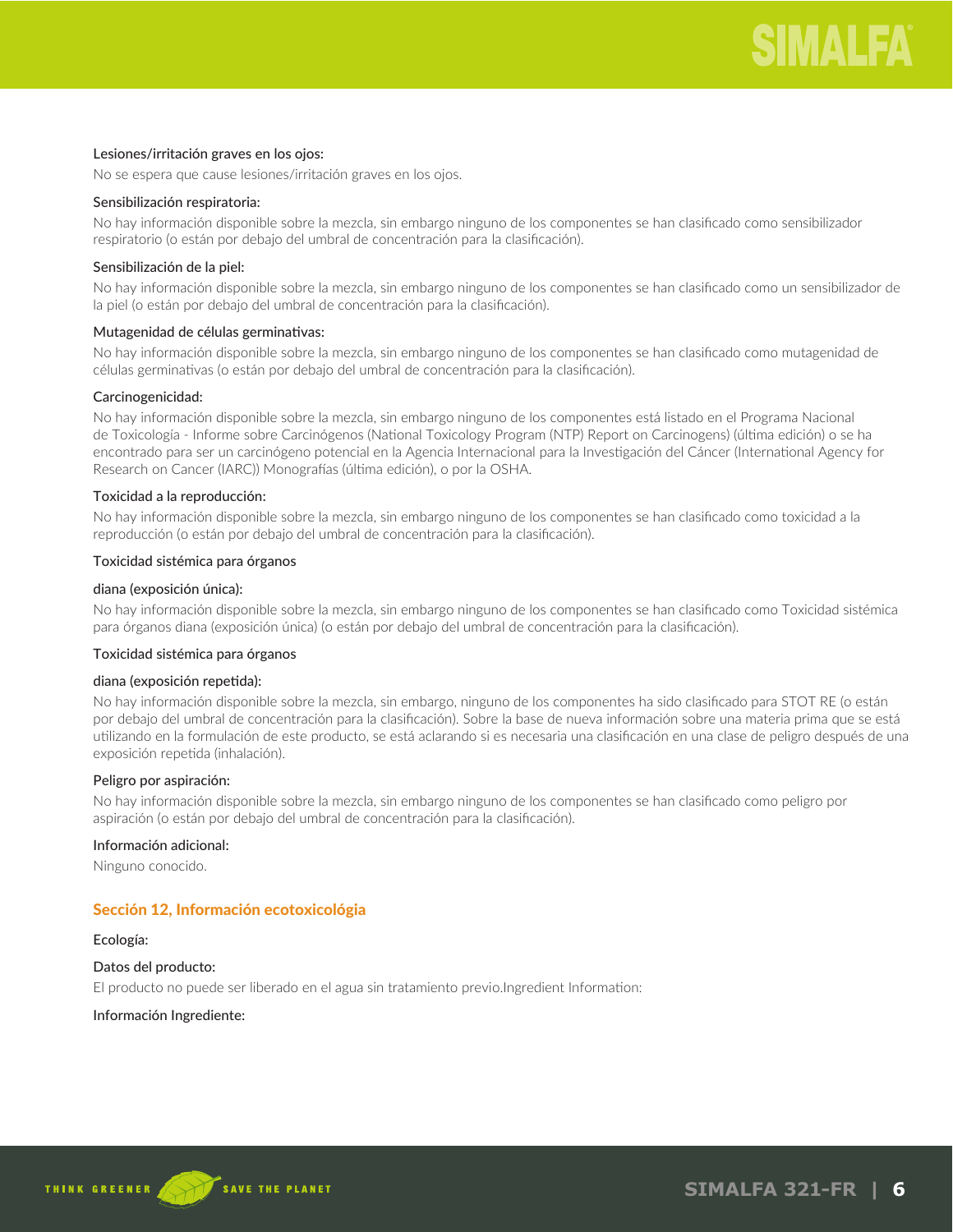| Substance          | <b>Test Type</b> | Species                               | Value                    |
|--------------------|------------------|---------------------------------------|--------------------------|
| Zinc Oxide         | <b>LD50</b>      | Oncorhynchus mykiss (trucha arcoíris) | $1.1$ mg/1 - 96.0 h      |
|                    | <b>EC50</b>      | Daphnia magna (Pulga de mar)          | $0.098$ mg/l - 48 h      |
|                    | EC/LC50          | Algas                                 | No hay datos disponibles |
| Antimony pentoxide | LD50             |                                       |                          |
|                    | <b>EC50</b>      |                                       |                          |
|                    | EC/LC50          |                                       |                          |

#### Persistencia y degradabilidad:

No hay datos disponibles

# Potencial de bioacumulación:

No hay datos disponibles

## Movilidad en suelo:

No hay datos disponibles

## Otros efectos adversos:

Técnicamente versiones correctas de concentración débil en adecuadas estaciones de depuración biológica, no hay que esperar perturbaciones de la biodegradabilidad de los lodos activados. Observar las prescripciones relativas drenajes locales.

# Sección 13, Información relativa a la eliminación de los productos

# Proceso de eliminación de sustancias o preparados:

Deshágase de producto contaminante y los materiales utilizados en la limpieza de derrames o fugas de una manera aprobada para este material. Consulte Federales, Estatales y Locales agencias reguladoras apropiadas a determinar los procedimientos adecuados de eliminación.

#### Envases contaminados:

Embalaje completamente vaciado se puede reciclar.

# Sección 14, Información relativa al transporte

# US Departamento de Transporte (49CFR)

No regulado

# Código Marítimo Internacional de Mercancías Peligrosas (IMDG)

No regulado

# Asociación Internacional de Transporte Aéreo (IATA) (Pueden aplicación variantes según países)

No regulado

#### Peligros ambientales

Contaminante marino: No

# Transporte a granel (de acuerdo con el Anexo II de MARPOL 73/78 y el código IBC)

Ninguna otra información pertinente disponible.

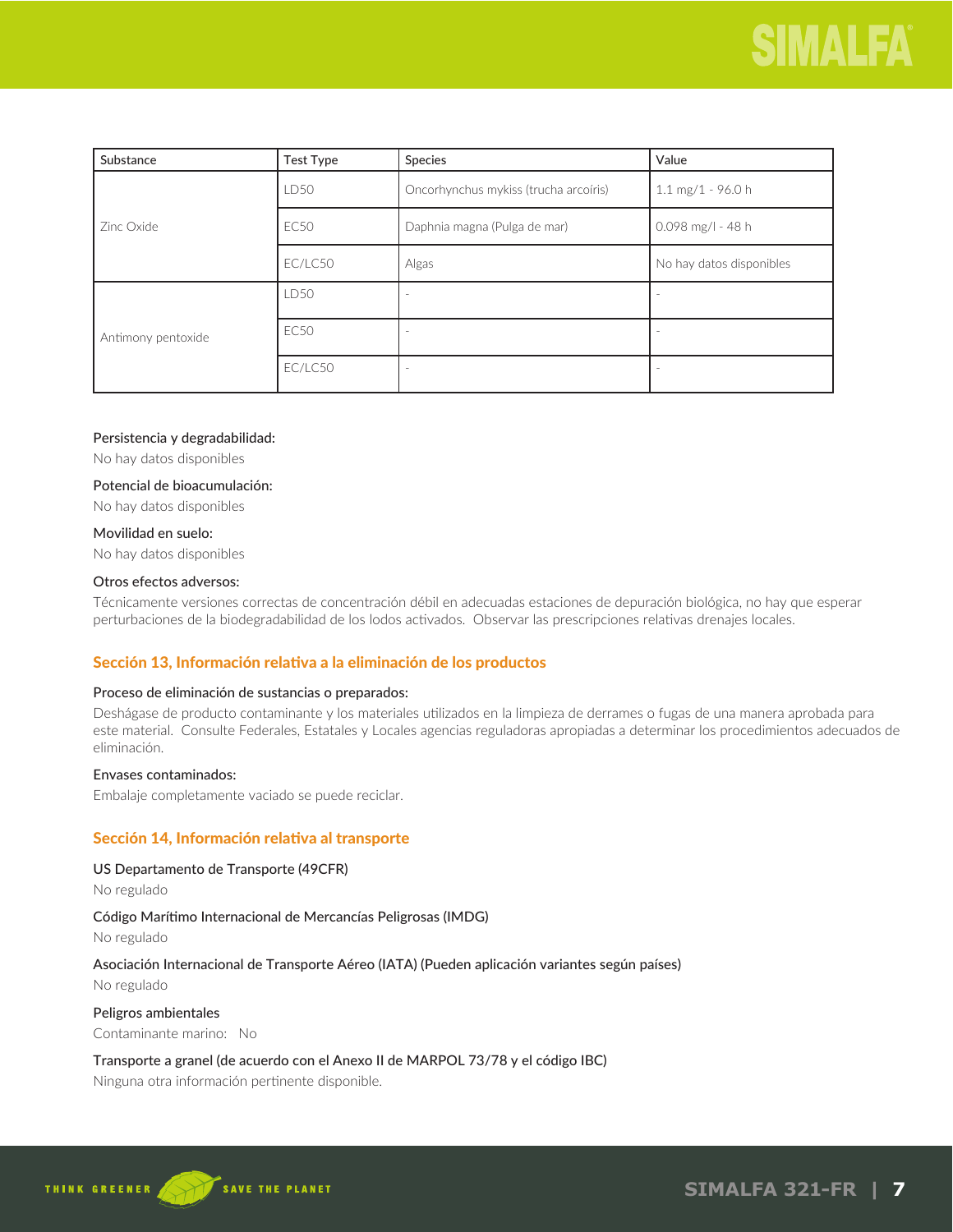

Precauciones especiales que el usuario necesita para tener en cuenta, o necesita para cumplir , en relación con el transporte o medio de transporte , ya sea dentro o fuera de sus instalaciones:

Proteger de las heladas

# Sección 15, Información sobre la reglamentación

#### USA:

Regulaciones federales de Estados Unidos de América: Esta hoja de datos de seguridad cumple con OSHA, 29 CFR 1910.1200.

# Control de Sustancias Tóxicas acto (Toxic Substances Control Act (TSCA)):

Todas las sustancias de este producto están relacionados, según sea necesario, o están exentos de inventario TSCA.

# Reautorización del Superfina acto de 1986 Título III secciones 302, 311,312 y 313 (SARA - Superfund and Reauthorization Act of 1986 Title III sections 302, 311,312 and 313):

Seccione 302 – No hay productos químicos en este material están sujetos a los requisitos de información de SARA Título III, Seccione 302.

### Respuesta, Compensación y Responsabilidad Ambiental Ley Integral (Comprehensive Environmental Response, Compensation, and Liability Act - CERCLA) Lista de sustancias peligrosas, 40 CFR 302.4:

Este producto no contiene productos químicos incluidos en el CERCLA.

# Ley de Aire Limpio (Clean Air Act (CAA)) Seccione 112(r) Prevención de Liberación Accidental (40 CFR 68.130):

Ninguno

#### Ley de Agua Limpia (Clean Water Act) Seccione 311 Sustancias Peligrosas (40 CFR 117.3):

Ninguno

# SARA Título III Seccione 302 Sustancia extremadamente peligrosa (40 CFR 355, Apéndice A):

Ninguno

#### Seccione 311/312 (40 CFR 370):

Peligro Agudo para la Salud: No Peligro para la Salud Crónico: No Peligro de incendio: No Peligro de Presión: No Peligro de reactividad: No

#### Seccione 313 Inventario de Emisiones Tóxicas (Toxic Release Inventory) (40 CFR 372):

El óxido de zinc está en la lista

# LAS REGULACIONES ESTATALES

Este hoja de datos de seguridad contiene específico de salud y los datos de seguridad es aplicable a los requisitos del estado. Para más detalles sobre sus requisitos reglamentarios debe comunicarse con la agencia apropiada en su estado.

#### Massachusetts Derecho a Saber:

No aplica

# New Jersey Derecho a Saber: No aplica

Pennsylvania Derecho a Saber: No aplica

#### Canadá WHMIS Nivel de peligros:

No aplica